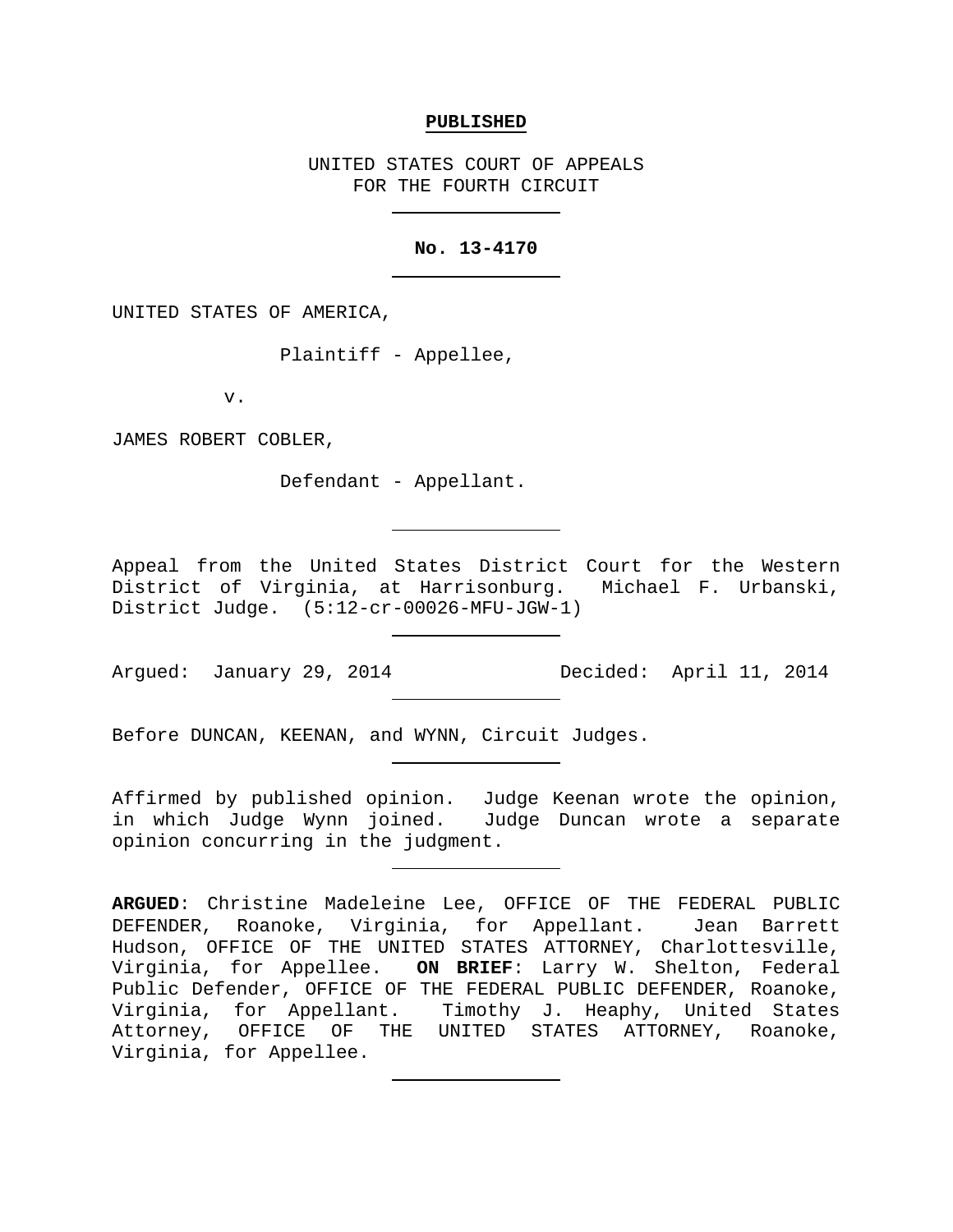BARBARA MILANO KEENAN, Circuit Judge:

In this appeal, we consider the constitutionality and the reasonableness of a 120-year sentence imposed on a defendant convicted of production, possession, and transportation of child pornography, in connection with his sexual molestation of a four-year-old boy. The defendant argues that his lengthy prison sentence is disproportionate to his crimes, constituting cruel and unusual punishment under the Eighth Amendment, and that the sentence is greater than necessary to achieve legitimate sentencing goals. Upon our review, we reject the defendant's constitutional challenge and conclude that the district court did not abuse its discretion in imposing a sentence designed to protect the public and to address the seriousness of the defendant's crimes. Accordingly, we affirm.

### I.

In April 2012, undercover police investigators identified a computer belonging to James Robert Cobler (Cobler) as a source of child pornography on the Internet. After obtaining a warrant and searching Cobler's home in Winchester, Virginia, investigators found numerous images and video recordings depicting the sexual abuse of children.

During an interview with police, Cobler admitted that he had downloaded, possessed, and shared child pornography over the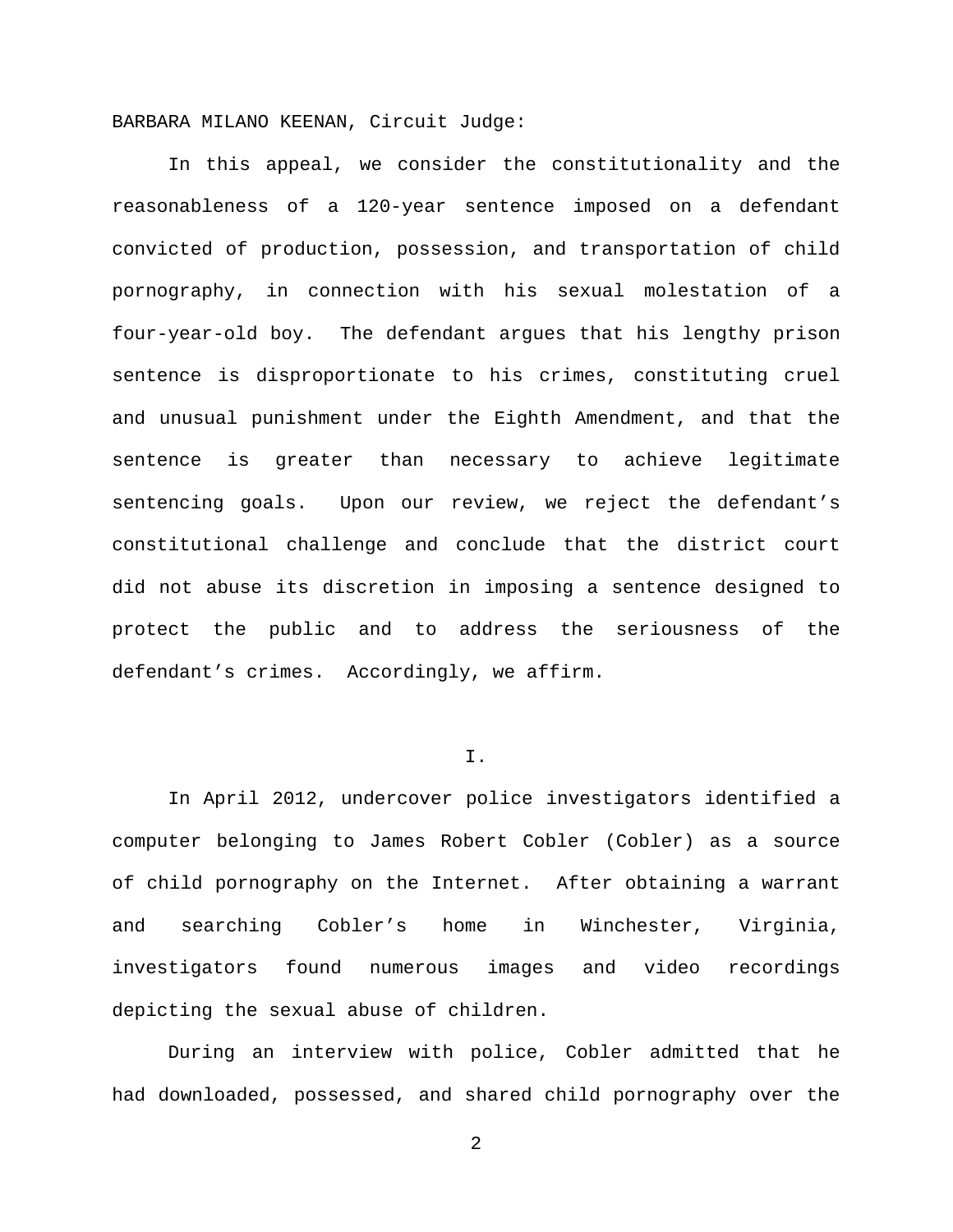Internet using a "peer-to-peer" file-sharing network. Cobler also confessed that he had sexually molested a four-year-old boy on four separate occasions while acting as the child's babysitter, and had photographed and filmed his sexual encounters with the child. Cobler, a 28-year-old man in poor health who is afflicted by a serious communicable disease, admitted that at the time he molested the child, he was aware of the possibility that his disease could be transmitted to the child by sexual contact.

Cobler pleaded guilty to three counts of production of child pornography, see 18 U.S.C. § 2251(a) and (e), one count of transportation of child pornography in interstate commerce, see 18 U.S.C. § 2252(a)(1) and  $(b)(1)$ , and one count of possession of child pornography, see 18 U.S.C.  $\S$  2252(a)(4)(B) and (b)(2). The United States Probation Office prepared a Presentence Report (PSR), in which the probation officer concluded that although Cobler lacked any prior convictions, the severity of his offenses warranted an initial advisory guidelines term of life imprisonment. However, because none of Cobler's criminal charges provided for a sentence of life imprisonment, Cobler's guidelines sentence ultimately was calculated to be 1,440 months, or 120 years, which represented the sum of the statutory maximum sentences available for each count of conviction.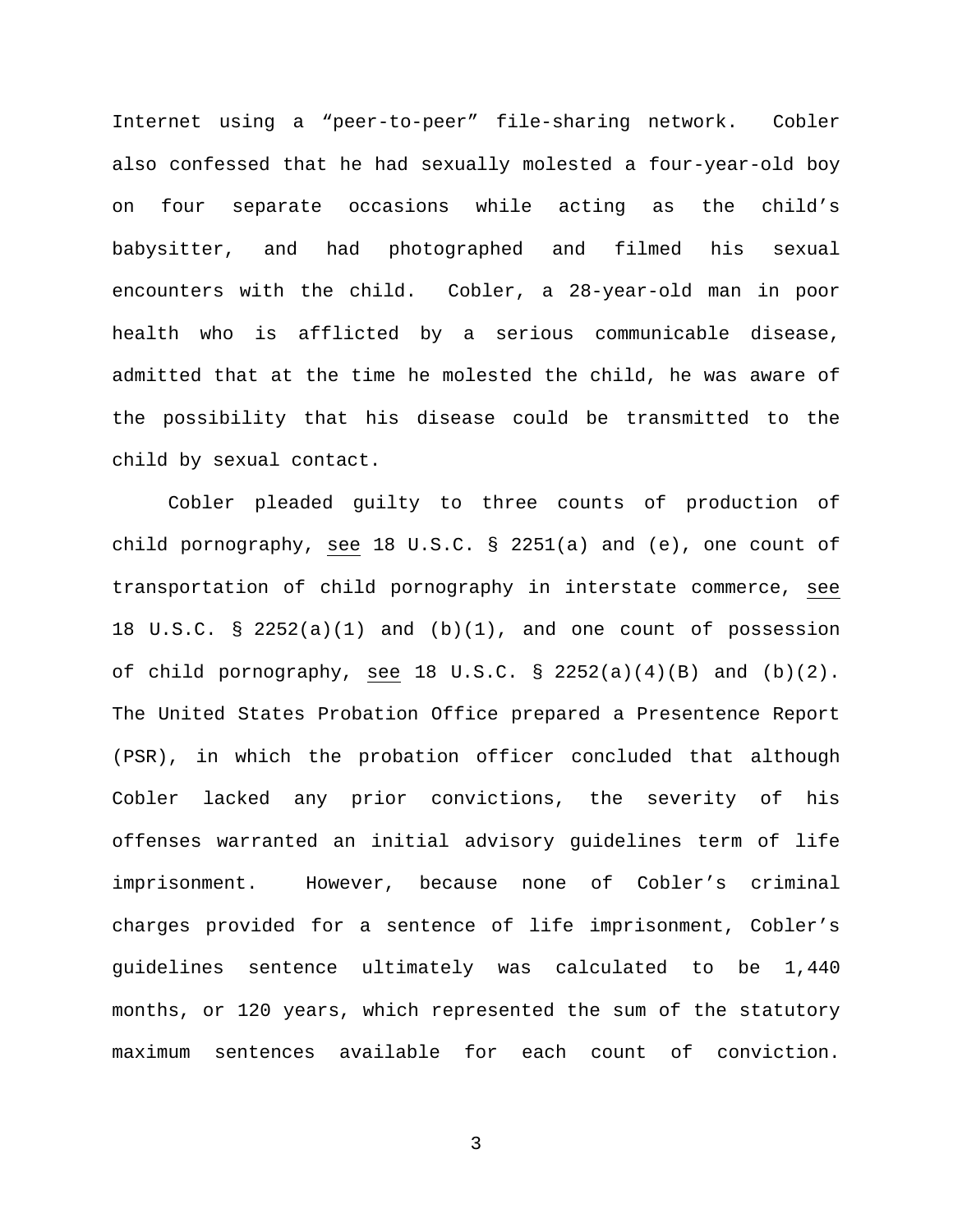Cobler did not object to the district court's adoption of the PSR calculations.

At the sentencing hearing, Cobler requested a significant downward variance from the applicable guidelines, based in part on his grave medical condition and short life expectancy, as well as his lack of criminal history. The government argued that a guidelines sentence was justified, and that it would deter others from committing similar crimes.

After considering the sentencing factors set forth in 18 U.S.C. § 3553(a), the district court decided that there was "no reason to vary from the guidelines in this case" and imposed a sentence of 120 years' imprisonment. Cobler filed a timely appeal, challenging the constitutionality and the reasonableness of his sentence.

# II.

Cobler argues that his 120-year sentence violates the Eighth Amendment's prohibition against cruel and unusual punishment because the sentence is disproportionate to the severity of his crimes, a question that we review de novo. See United States v. Meyers, 280 F.3d 407, 416 (4th Cir. 2002) (citation omitted). Cobler asks that we revisit some of our recent precedent, which he argues improperly suggests that this Court need not review his constitutional challenge because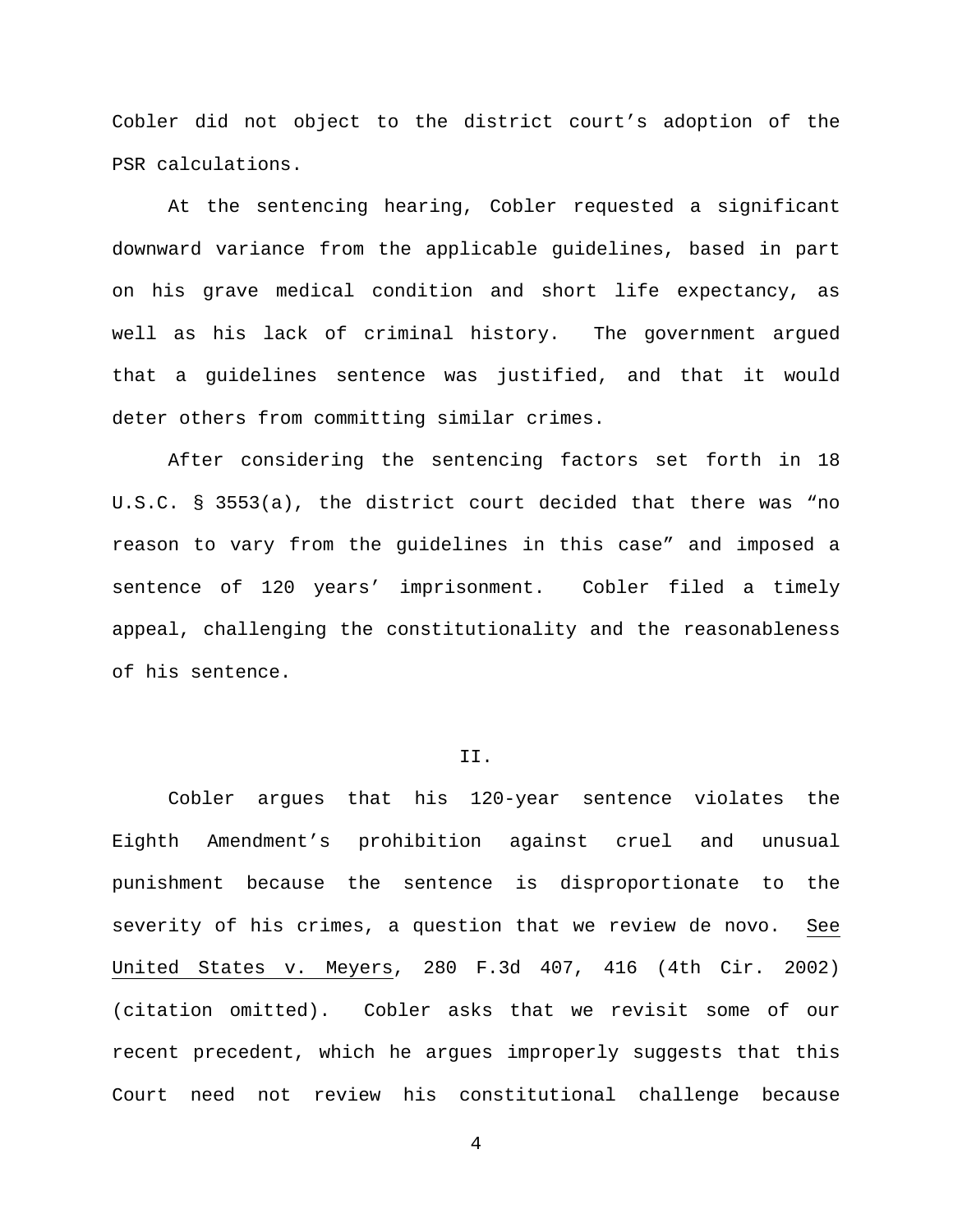proportionality review of any sentence less than life imprisonment without parole is "not available," "not appropriate," or "not required." See United States v. Ming Hong, 242 F.3d 528, 532 (4th Cir. 2001) ("[P]roportionality review is not available for any sentence less than life imprisonment without the possibility of parole."); see also United States v. Lockhart, 58 F.3d 86, 89 (4th Cir. 1995) (stating that proportionality review "is not appropriate" for any such sentence); United States v. Polk, 905 F.2d 54, 55 (4th Cir. 1990) (observing that the Supreme Court "does not require" proportionality review of such sentences); United States v. Whitehead, 849 F.2d 849, 860 (4th Cir. 1988) (same); United States v. Guglielmi, 819 F.2d 451, 457 (4th Cir. 1987) (same). Before addressing these arguments, we examine the analytical framework for proportionality challenges established by the Supreme Court.

The Eighth Amendment states that "[e]xcessive bail shall not be required, nor excessive fines imposed, nor cruel and unusual punishments inflicted." U.S. Const. amend. VIII. Punishment is deemed cruel and unusual not only when it is "inherently barbaric," but also when it is disproportionate to the crime for which it is imposed. Graham v. Florida, 560 U.S. 48, 59 (2010); see Weems v. United States, 217 U.S. 349, 367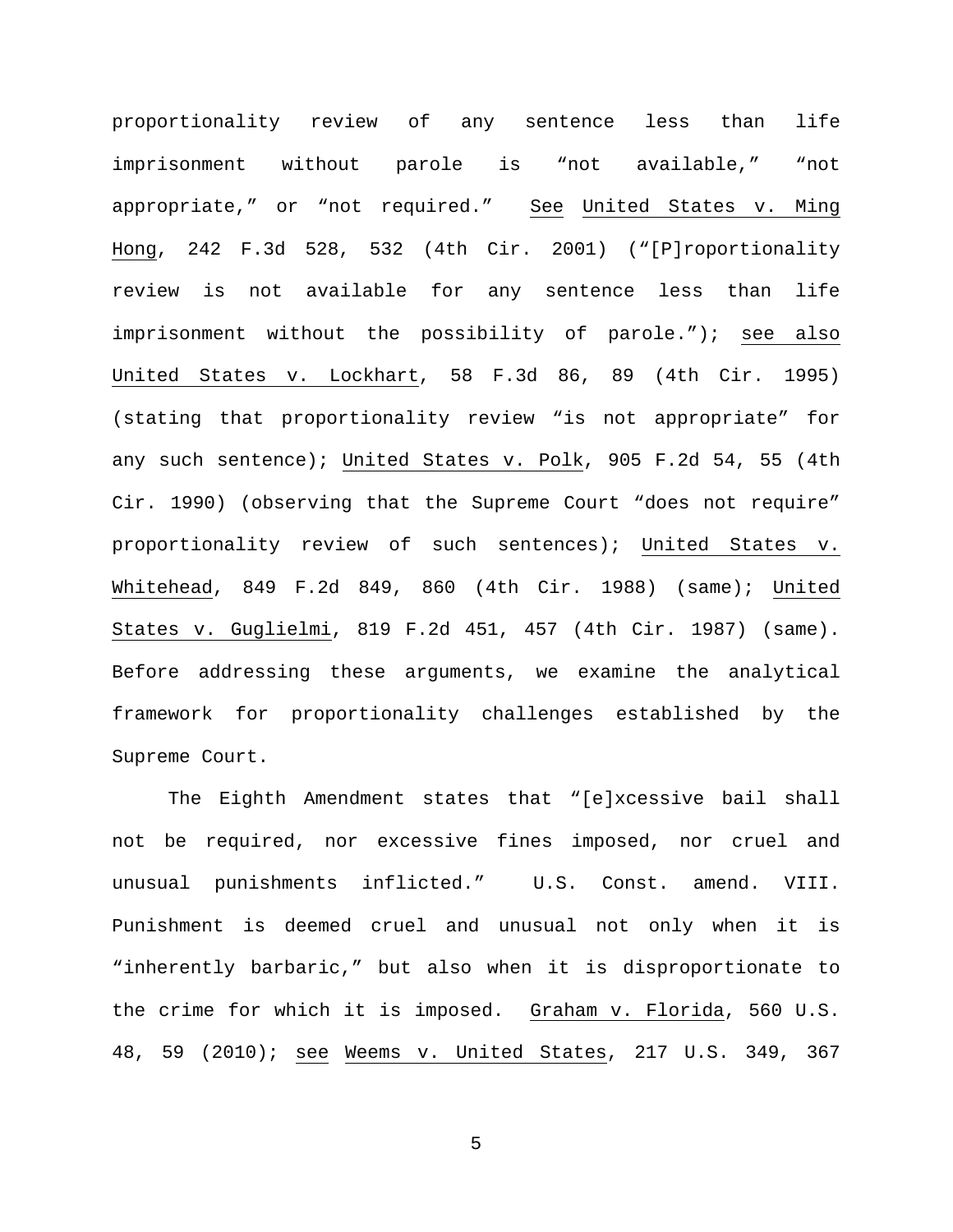(1910) (referring to the "precept of justice that punishment for crime should be graduated and proportioned to [the] offense").

A defendant may challenge the proportionality of a sentence under the Eighth Amendment in two different ways. Under an "asapplied" challenge, a defendant contests the length of a certain term-of-years sentence as being disproportionate "given all the circumstances in a particular case." Graham, 560 U.S. at 59. In a "categorical" challenge, a defendant asserts that an entire class of sentences is disproportionate based on "the nature of the offense" or "the characteristics of the offender." Id. at 60. In this appeal, Cobler argues that his prison sentence is constitutionally infirm under both these approaches.

The Supreme Court has emphasized the limited scope of both types of proportionality challenges. In the context of an asapplied challenge, the Court has explained that the "narrow proportionality principle" of the Eighth Amendment "does not require strict proportionality between crime and sentence," but "forbids only extreme sentences that are grossly disproportionate to the crime." Graham, 560 U.S. at 59-60 (quoting Harmelin v. Michigan, 501 U.S. 957, 997, 1000-01 (1991) (Kennedy, J., concurring)) (internal quotation marks omitted). Before an appellate court concludes that a sentence is grossly disproportionate based on an as-applied challenge, the court first must determine that a "threshold comparison" of the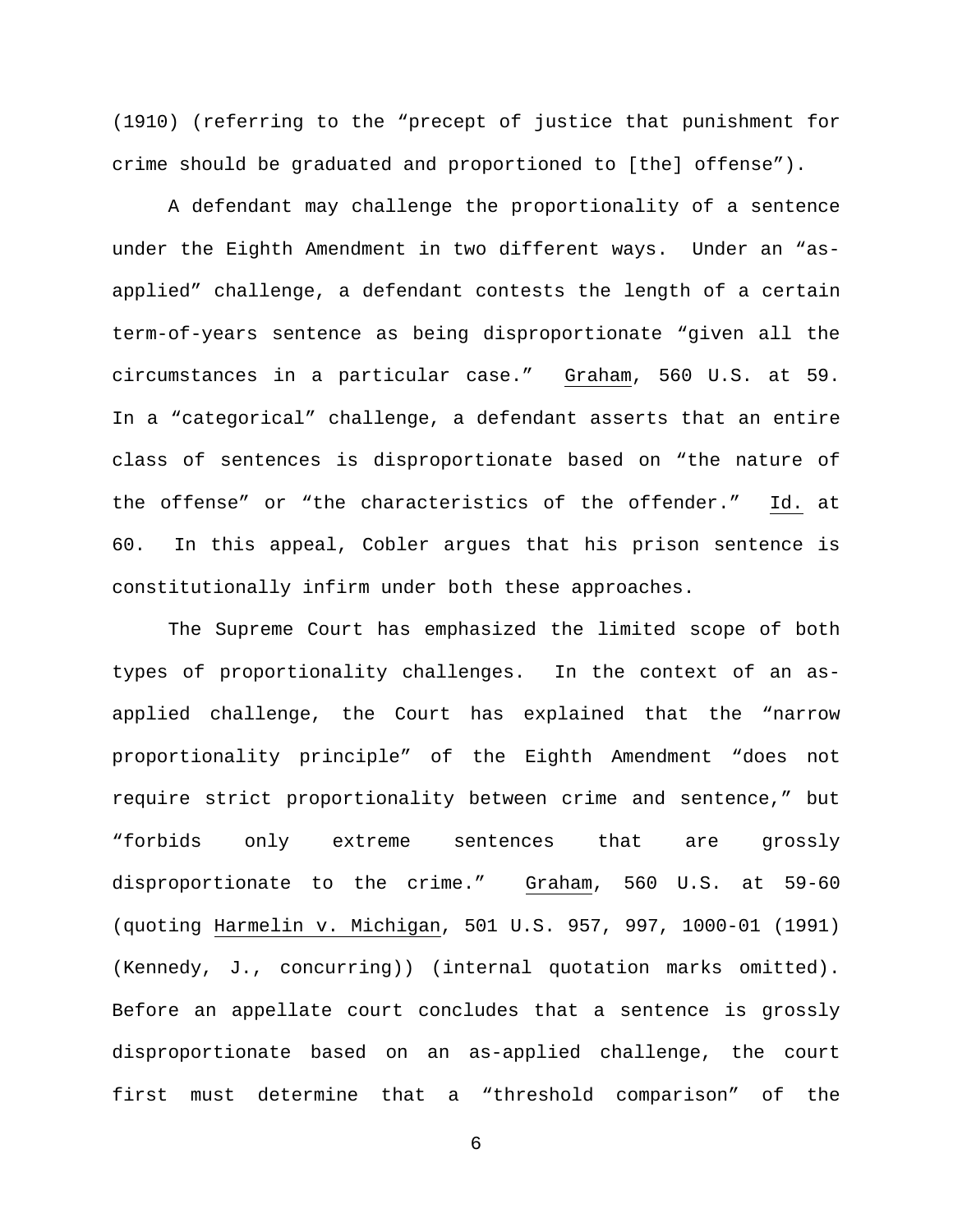gravity of the offense and the severity of the sentence "leads to an inference of gross disproportionality." Id. (quoting Harmelin, 501 U.S. at 1005 (Kennedy, J., concurring)) (brackets omitted). In the "rare case" that a reviewing court concludes that such an inference may be drawn, the court is required to compare the defendant's sentence: (1) to sentences for other offenses in the same jurisdiction; and (2) to sentences for similar offenses in other jurisdictions. Id. If this extended analysis validates the threshold determination that the sentence is grossly disproportionate, the sentence is deemed "cruel and unusual" punishment under the Eighth Amendment. Id.

The Supreme Court has identified a term-of-years sentence as being grossly disproportionate on only one occasion. In Solem v. Helm, 463 U.S. 277 (1983), a recidivist defendant had been sentenced to life imprisonment without parole for passing a bad check in the amount of \$100. In reviewing the defendant's Eighth Amendment challenge to his sentence, the Court identified the following "objective criteria" to be used in conducting a full proportionality analysis: (1) "the gravity of the offense and the harshness of the penalty;" (2) "the sentences imposed on other criminals in the same jurisdiction;" and (3) "the sentences imposed for commission of the same crime in other jurisdictions." Id. at 292. Because the bad check crime was "one of the most passive felonies a person could commit" and the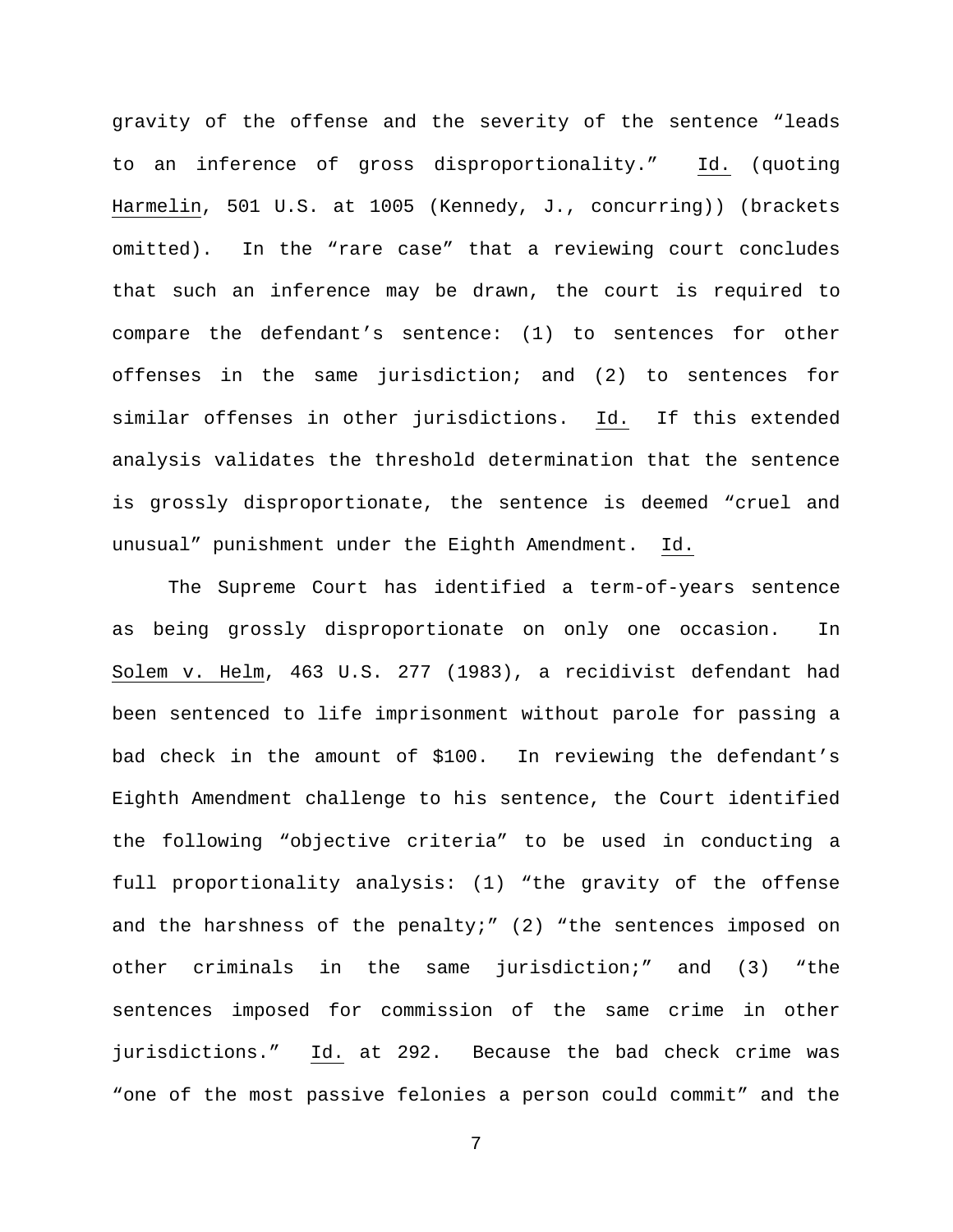punishment was "the most severe" non-capital sentence available, the Court inferred that the defendant's sentence was grossly disproportionate. Id. at 296-97. Accordingly, the Court conducted an extended proportionality review, engaging in a comparative analysis of other penalties and other jurisdictions, and concluded that the defendant's sentence was unconstitutional. Id. at 296-300.

Since the decision in Solem, no defendant before the Supreme Court has been successful in establishing even a threshold inference of gross disproportionality. See, e.g., Ewing v. California, 538 U.S. 11 (2003); Harmelin, 501 U.S. 957; Hutto v. Davis, 454 U.S. 370 (1982) (per curiam); Rummel v. Estelle, 445 U.S. 263 (1980). Notably, in Harmelin, the Court upheld a life sentence without parole for a first-time felon convicted of possession of 672 grams of cocaine. See 501 U.S. at 961, 996. Justice Kennedy, whose concurrence in Harmelin later was regarded as the "controlling opinion" in that case, Graham, 560 U.S. at 59-60, contrasted the "passive" check fraud in Solem with the "pernicious" drug offenses that "threaten[] to cause grave harm to society" by contributing to "violence, crime, and social displacement." 501 U.S. at 1002-03 (Kennedy, J., concurring).

In another as-applied proportionality challenge, the Supreme Court in Ewing reviewed a prison sentence of 25 years to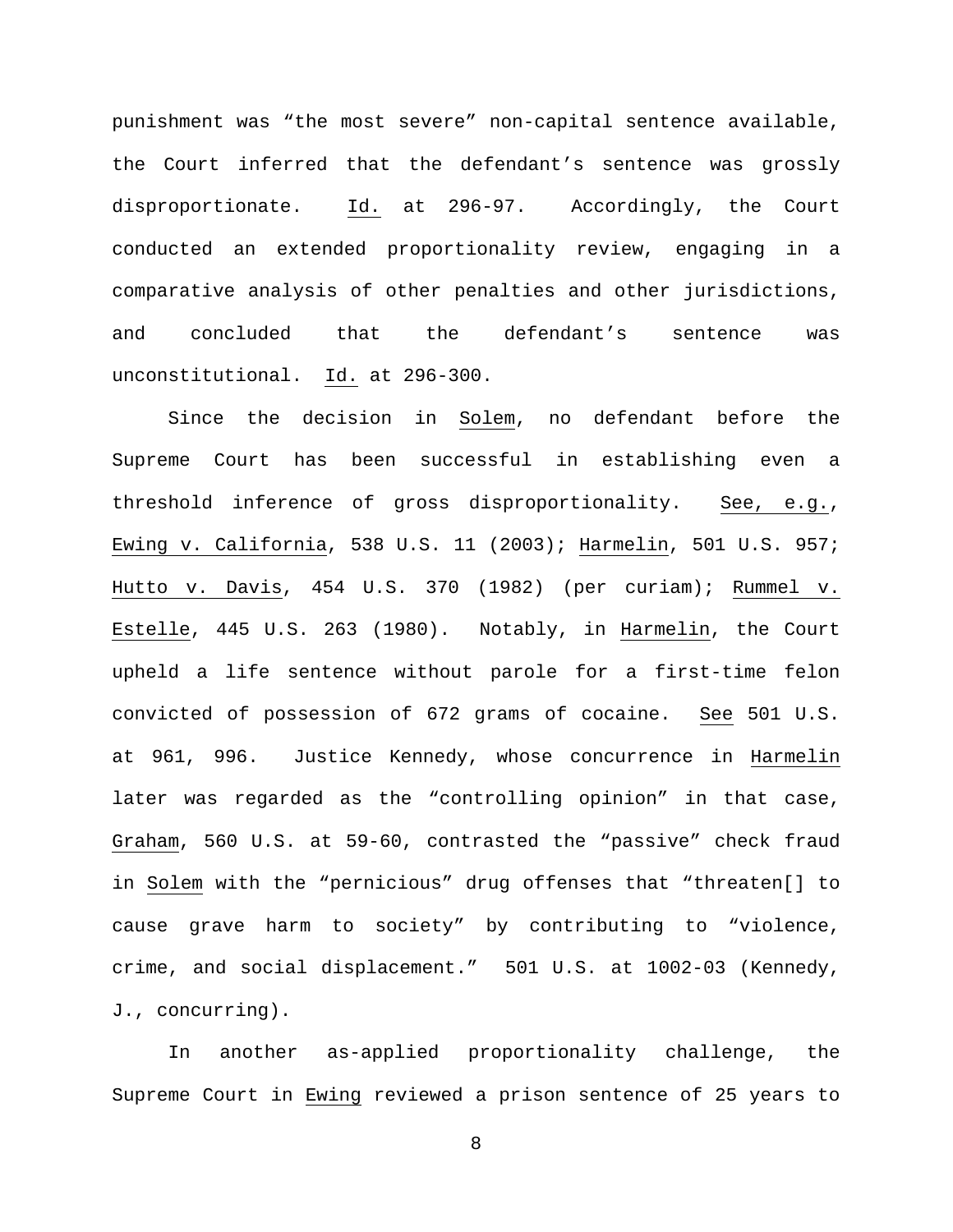life under California's "three strikes" statute, $1$  imposed for theft of \$1200 in merchandise. 538 U.S. at 19-20. Employing its analysis from Solem, the Court observed that the theft crime was "certainly not 'one of the most passive felonies a person could commit'" and could justify a prison sentence of between 25 years and life imprisonment. Ewing, 538 U.S. at 28 (plurality opinion) (quoting Solem, 463 U.S. at 296); see also Lockyer v. Andrade, 538 U.S. 63 (2003) (affirming, upon habeas review, a sentence under California's "three strikes" law of two consecutive terms of 25 years to life in prison for petty theft of videotapes worth about \$150).

In comparison to the as-applied challenges described above, categorical challenges to whole classes of prison sentences also have had very limited success in the Supreme Court. With respect to a categorical challenge, the reviewing court first

<span id="page-8-0"></span> $1$  California's three strikes law was designed "to ensure longer prison sentences and greater punishment for those who commit a felony and have been previously convicted of serious and/or violent felony offenses." Cal. Penal Code § 667(b). Under the version of the statute in effect at the time of Ewing, a defendant who had been convicted of two or more prior "serious" or "violent" felonies, and who committed any new<br>felony, must receive "an indeterminate term of life felony, must receive "an indeterminate term of life imprisonment." 538 U.S. at 16 (citations and internal quotation marks omitted). In 2012, the three strikes law was amended by Proposition 36, also known as the Three Strikes Reform Act, which among other things required that a defendant's new offense must also be a "serious" or "violent" felony before a defendant would qualify for a life sentence as a third strike offender.<br>See Cal. Penal Code § 1170.126 (allowing resentencing of Cal. Penal Code § 1170.126 (allowing resentencing of defendants pursuant to the Three Strikes Reform Act of 2012).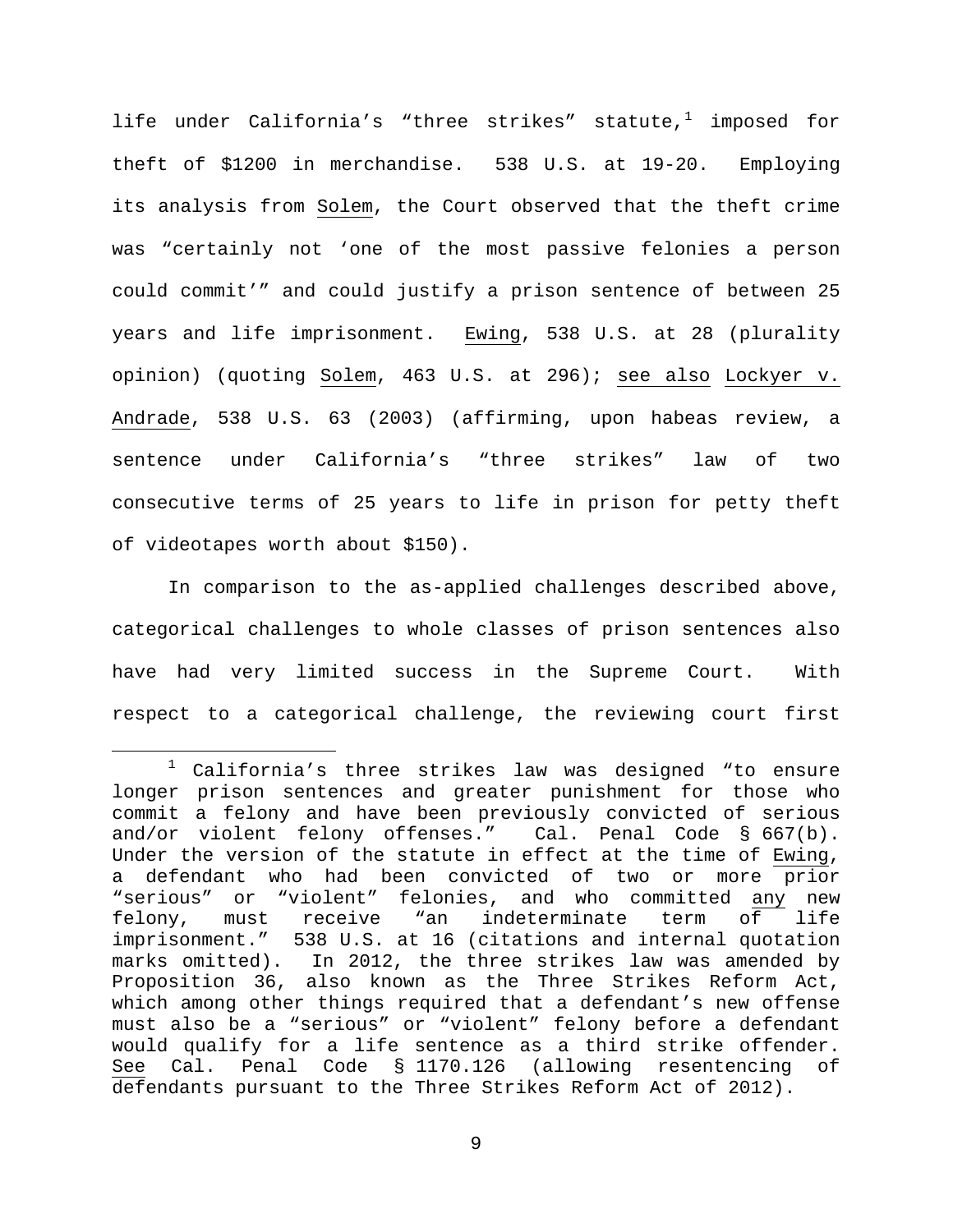determines whether a "national consensus against the sentencing practice at issue" is evident from "objective indicia of society's standards, as expressed in legislative enactments and state practice." Graham, 560 U.S. at 61. Next, the court exercises its "independent judgment whether the punishment in question violates the Constitution." Id. Thus, a categorical challenge "requires consideration of the culpability of the [class of] offenders at issue in light of their crimes and characteristics, along with the severity of the punishment in question." Id. at 67.

Before 2010, the Supreme Court had deemed only certain classes of death sentences as being categorically disproportionate. The Court held that capital punishment was unconstitutional under certain circumstances, either because offenders' underlying convictions fell outside the "narrow category of the most serious crimes," see, e.g., Kennedy v. Louisiana, 554 U.S. 407, 420 (2008) (rape), Enmund v. Florida, 458 U.S. 782 (1982) (certain types of felony murder), or because some populations of offenders had diminished personal responsibility for their crimes, such as persons who are intellectually disabled, see Atkins v. Virginia, 536 U.S. 304 (2002), and juveniles, see Roper v. Simmons, 543 U.S. 551 (2005).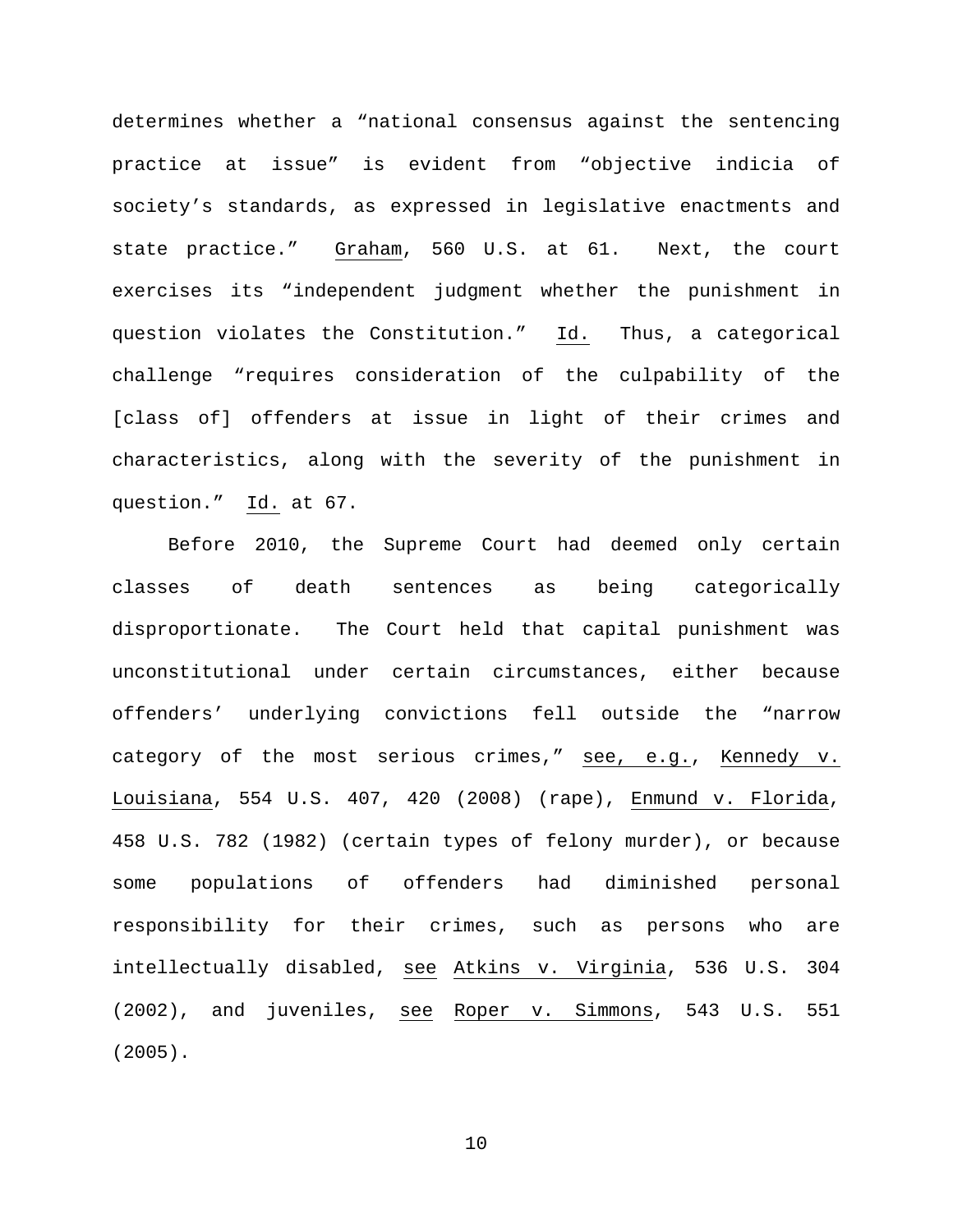In recent years, the Court has extended its use of the categorical analysis to a very narrow group of non-capital prison sentences involving juvenile offenders. Employing a categorical analysis, the Court has barred certain sentences of life imprisonment without parole for juveniles. See Graham, 560 U.S. 48 (prohibiting life imprisonment without parole for juveniles convicted of non-homicide crimes); Miller v. Alabama, 132 S. Ct. 2455 (2012) (barring mandatory life imprisonment without parole for juveniles convicted of homicide crimes). The Court linked its "unprecedented" willingness to reverse noncapital sentences to this narrow, special context of juvenile offenders, for whom a life sentence without parole can be "likene[d] . . . to the death penalty itself," particularly given the reality that a juvenile will spend more of his life in prison than an adult. Miller, 132 S. Ct. at 2466.

Within this limited framework for proportionality review of as-applied and categorical challenges, we turn to consider Cobler's assertion that our Circuit improperly imposes a wholesale restriction against proportionality review for any prison sentence of less than life imprisonment without parole. Cobler bases his assertion on the statements in some of our decisions cited above, which suggested that proportionality review is "not available," "not appropriate," or "not required" for a term-of-years sentence. See supra at 4.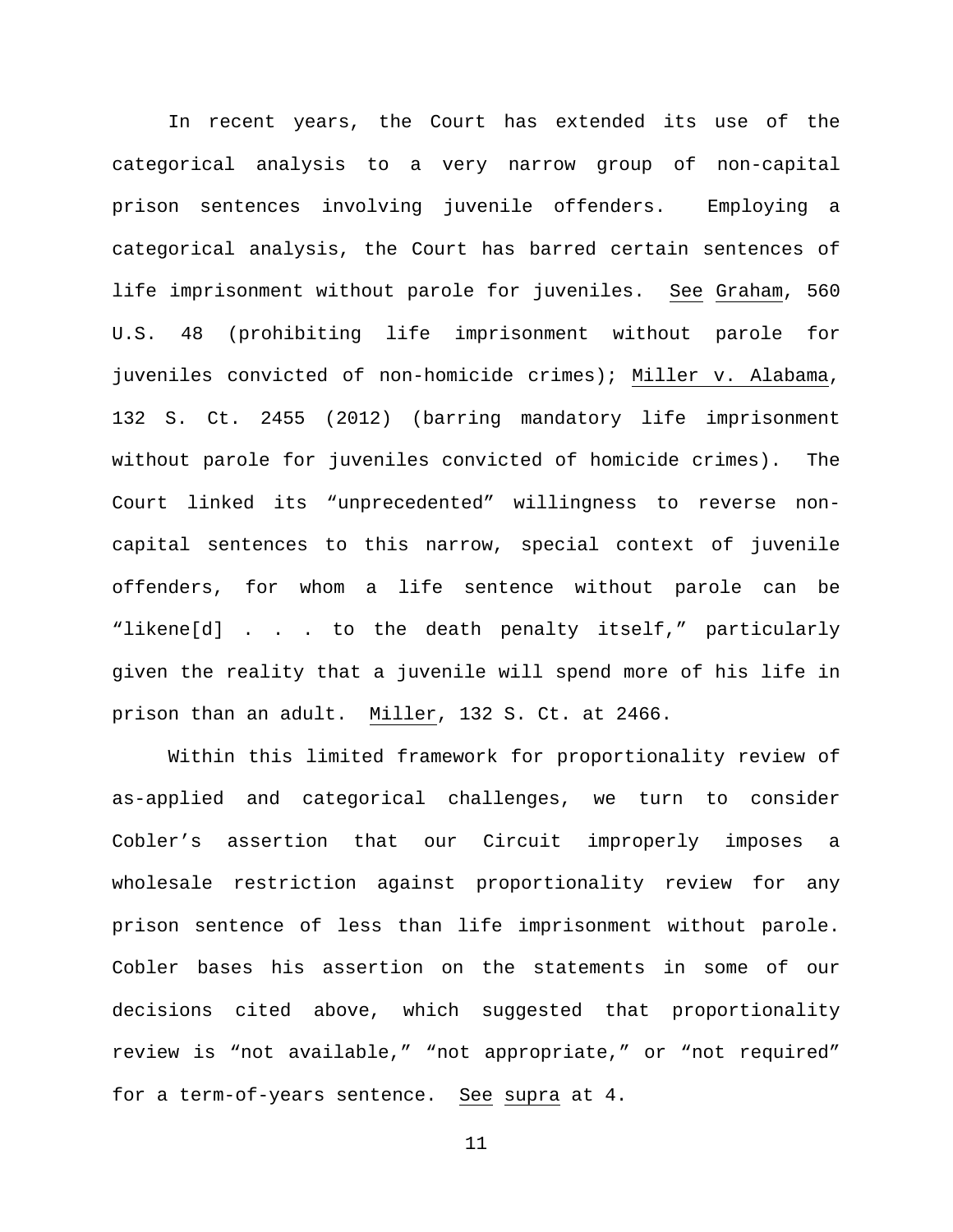Cobler's argument fails, however, because it discounts the full import of our holding in United States v. Rhodes, 779 F.2d 1019 (4th Cir. 1985). It is well-established law in this Circuit that our first case to decide an issue controls later consideration of that same issue, unless it is overruled by this court sitting en banc or by the Supreme Court. McMellon v. United States, 387 F.3d 329, 334 (4th Cir. 2004). And, on the subject of judicial review available for proportionality challenges to term-of-years sentences under the Eighth Amendment, the earliest, controlling case in this Circuit is Rhodes.

In Rhodes, two defendants in a drug conspiracy case asserted as-applied proportionality challenges to their respective prison sentences of 50 and 75 years, arguing that the Supreme Court's decision in Solem entitled them to "extensive proportionality review" of those sentences. Id. at 1026. The Supreme Court held in Solem that the Eighth Amendment principle of proportionality is applicable generally to the review of noncapital felony prison sentences, and that "no penalty is per se constitutional." 463 U.S. at 288-90. The Court further emphasized, however, that "a reviewing court rarely will be required to engage in extended analysis to determine that a sentence is not constitutionally disproportionate." 463 U.S. at 290 n.16 (emphasis added). Additionally, the Court explained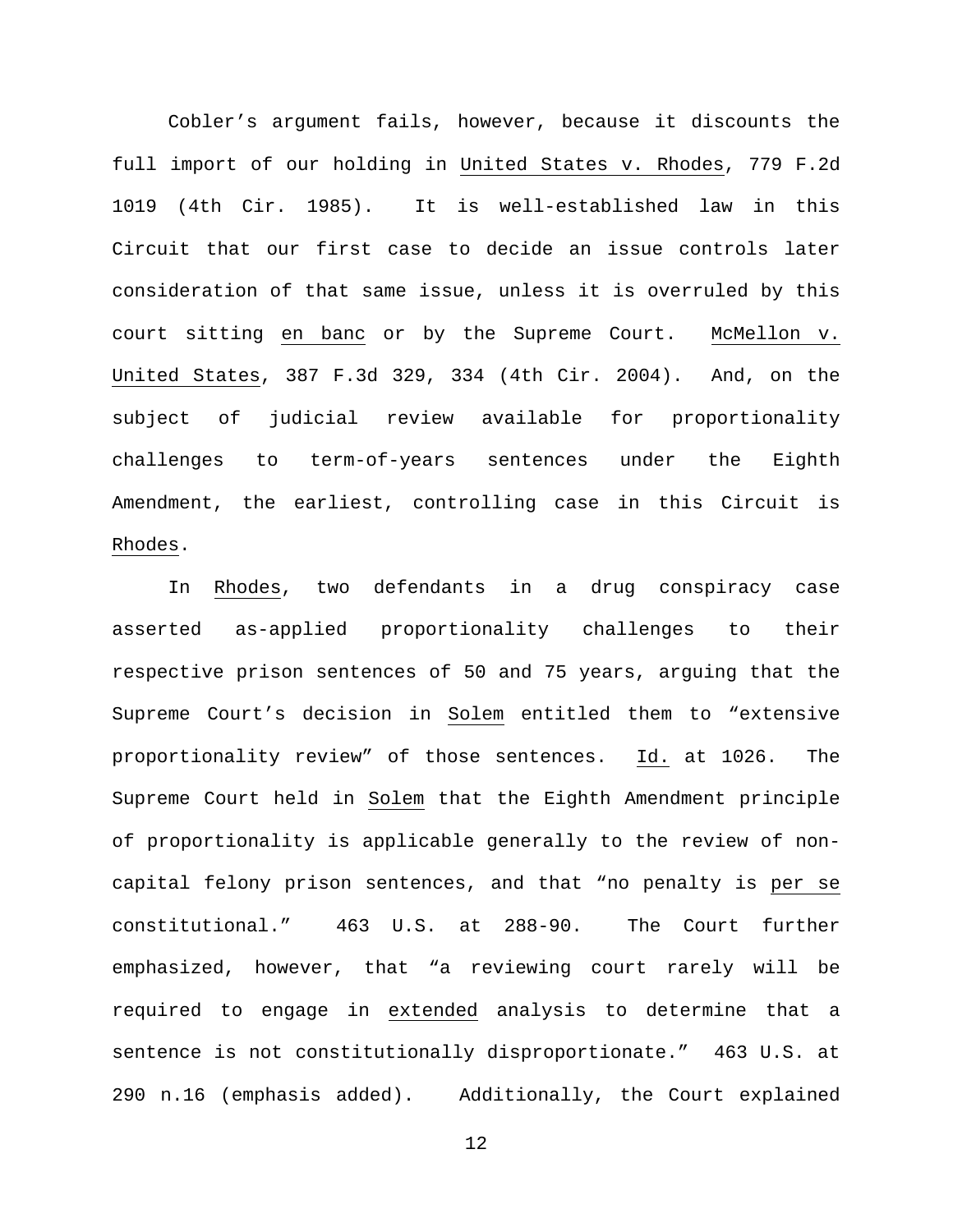that proportionality challenges to non-capital sentences rarely will be successful, due to the "substantial deference" that reviewing courts owe to Congress and to trial courts. Id. at 289-90; see also Hutto, 454 U.S. at 374 (noting that for felony crimes, because there is "no clear way to make any constitutional distinction between one term of years and a shorter or longer term of years," the "length of the sentence actually imposed is purely a matter of legislative prerogative" and "successful challenges to the proportionality of particular sentences should be exceedingly rare") (citations and internal quotation marks omitted).

In view of this instruction in Solem, we held in Rhodes that "extensive proportionality analysis" is required "only in those cases involving life sentences without parole," or, alternatively, in cases involving "terms of years without parole" that are functionally equivalent to life sentences "because of [the defendants'] ages." 779 F.2d at 1028 (emphasis added). In considering the term-of-years sentences before us in Rhodes, we further explained that additional proportionality analysis generally is not required when "a simple matching of the facts of a particular case against the Solem principles will suffice [to establish the constitutionality of a given sentence] without extended discussion." Id. at 1028-29.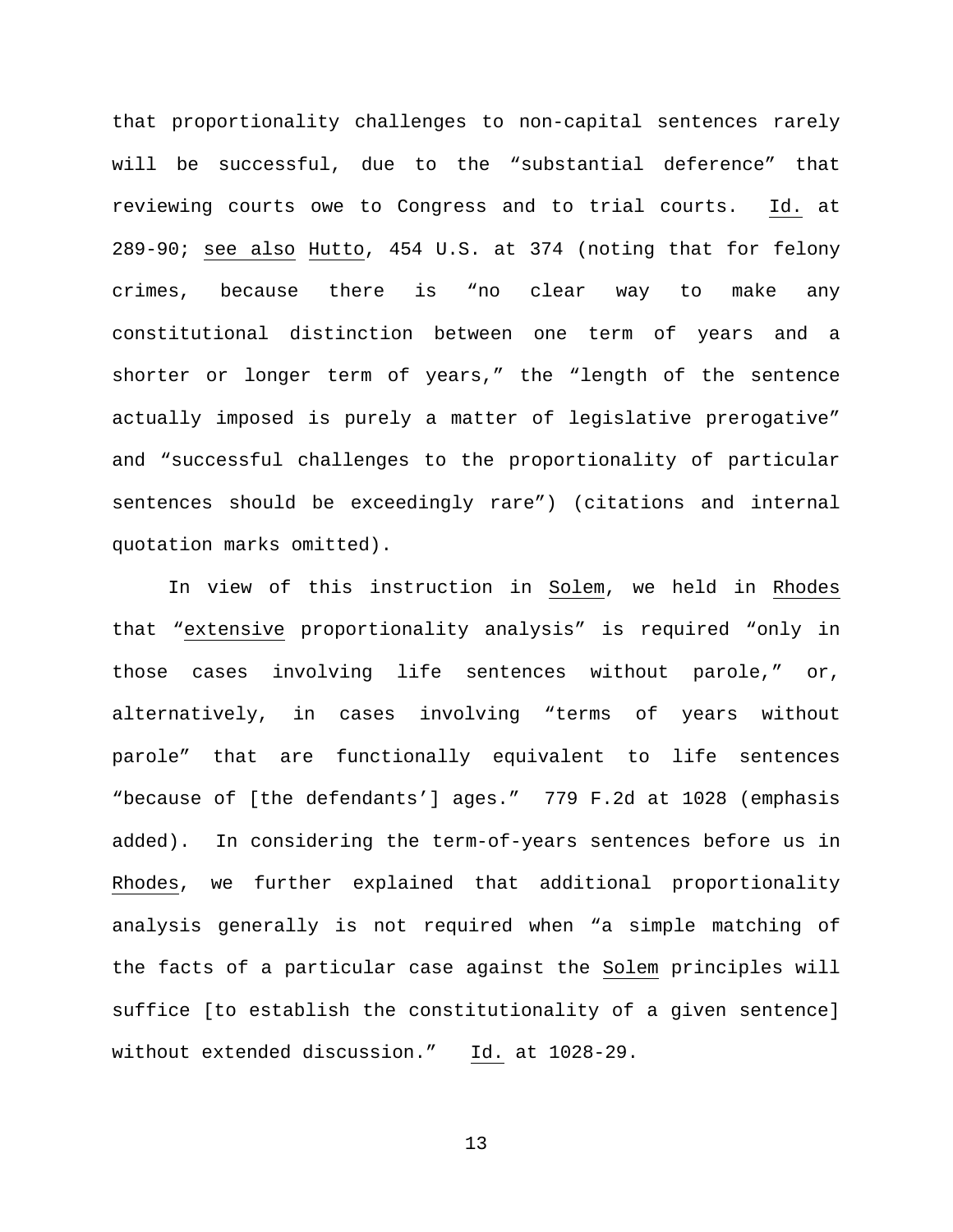This observation, that the need for an "extended discussion" of proportionality often will be obviated by a "simple matching" of facts to law, essentially presaged Graham's directive that a reviewing court first consider whether there is a "threshold . . . inference" of "gross disproportionality." 560 U.S. at 60 (citation and internal quotation marks omitted). Our decision in Rhodes is also consistent with the Supreme Court's further instruction in Graham that, in the absence of such a "threshold inference," extended comparative analysis of a sentence is unnecessary to justify its constitutionality. Id. Thus, in contrast to some of our later decisions, Rhodes did not hold that judicial review of proportionality challenges to termof-years sentences is "not available," "not appropriate," or "not required."

Under the first-in-time precedential authority of Rhodes, any later decisions in this Circuit that imprecisely have characterized Rhodes's discussion of proportionality review are not controlling.<sup>[2](#page-13-0)</sup> <u>See</u> <u>McMellon</u>, 387 F.3d at 334. Thus, we take

<span id="page-13-0"></span> $2$  Some of our colleagues already have observed that Ming Hong's statement that proportionality review is available only in limited circumstances is not "good law," although they have<br>expressed different opinions regarding the precise way to opinions regarding the precise way to resolve our conflicting cases. For example, some have suggested that en banc review is necessary to resolve a conflict in our cases. See, e.g., United States v. Hashime, 722 F.3d 572, 574 (4th Cir. 2013) (Gregory, J., concurring in denial of reh'g en banc). Another colleague has expressed the view that in Polk (Continued)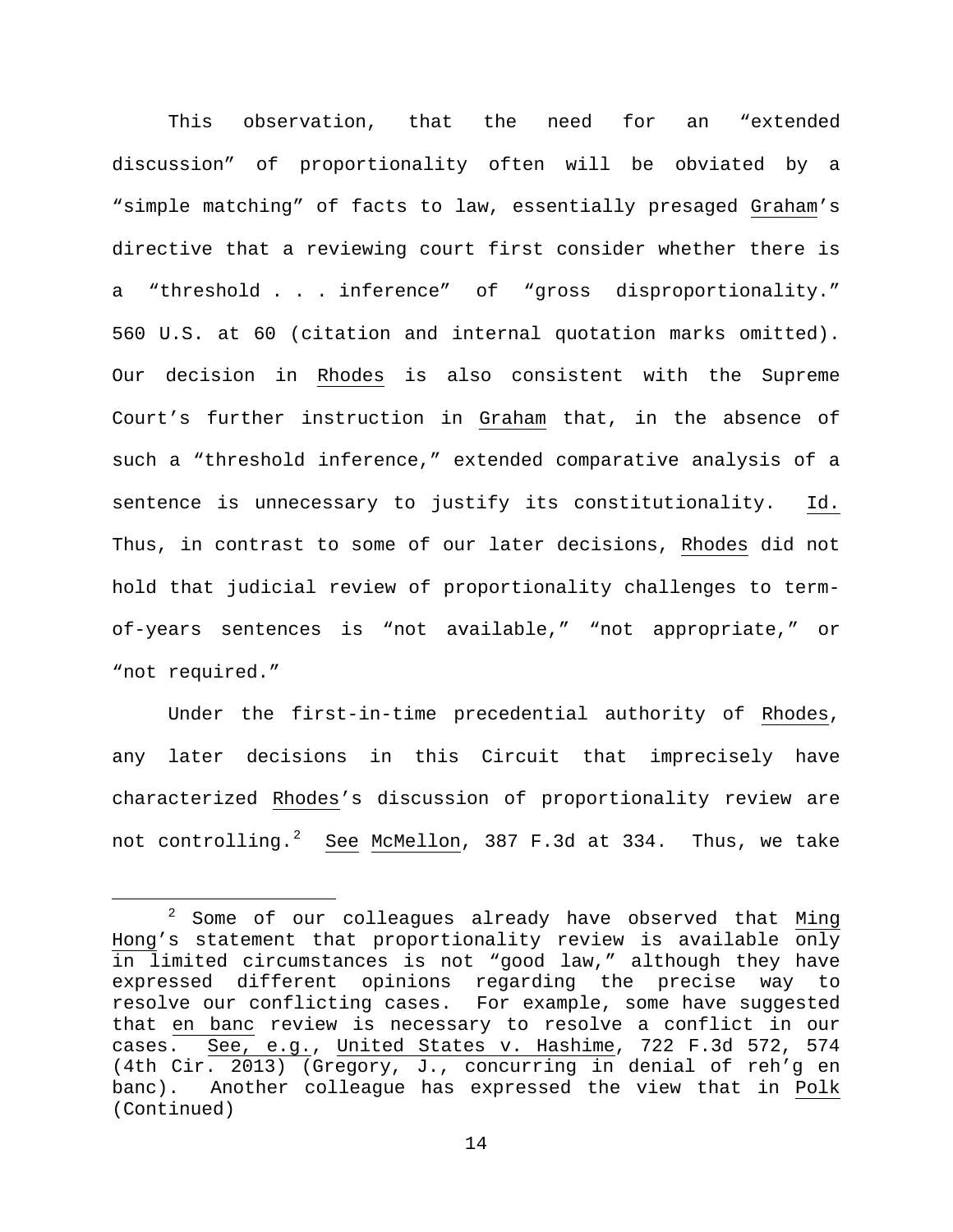the opportunity here to reaffirm the vitality of Rhodes and of the cases that accurately have applied its holding. See, e.g., United States v. Wellman, 663 F.3d 224, 231 (4th Cir. 2011) (noting the observation in Rhodes that "extensive proportionality analyses are only required in those cases involving life sentences without the possibility of parole," and that "lesser sentences that are clearly within the prerogative of Congress and subject to imposition by a district court may be disposed of swiftly"); Sutton v. Maryland, 886 F.2d 708, 712 (4th Cir. 1989) (doubting, based on Rhodes, whether using all of the Solem factors in a proportionality analysis is necessary where "[c]learly, the gravity of the [assault] offense and the circumstances of the crime justify a fifteen year sentence").

We further observe that our dictum in cases such as Ming Hong stands in conflict with the Supreme Court's modern proportionality jurisprudence. As the Court stated in Solem, "no penalty is per se constitutional," and even "a single day in

Ĩ.

and in other cases since Rhodes, we established that proportionality review of prison sentences less than life imprisonment without parole is "not required" and therefore is discretionary. United States v. Hashime, 734 F.3d 278, 286-88 (4th Cir. 2013) (King, J., concurring). However, because none of these later cases purported to amplify the holding in Rhodes, and because Rhodes articulated the law of this Circuit and anticipated the Supreme Court's adoption of a clear structure for proportionality review in Graham, we regard Rhodes as the touchstone for our analysis and need not consider the above efforts to reconcile our later cases.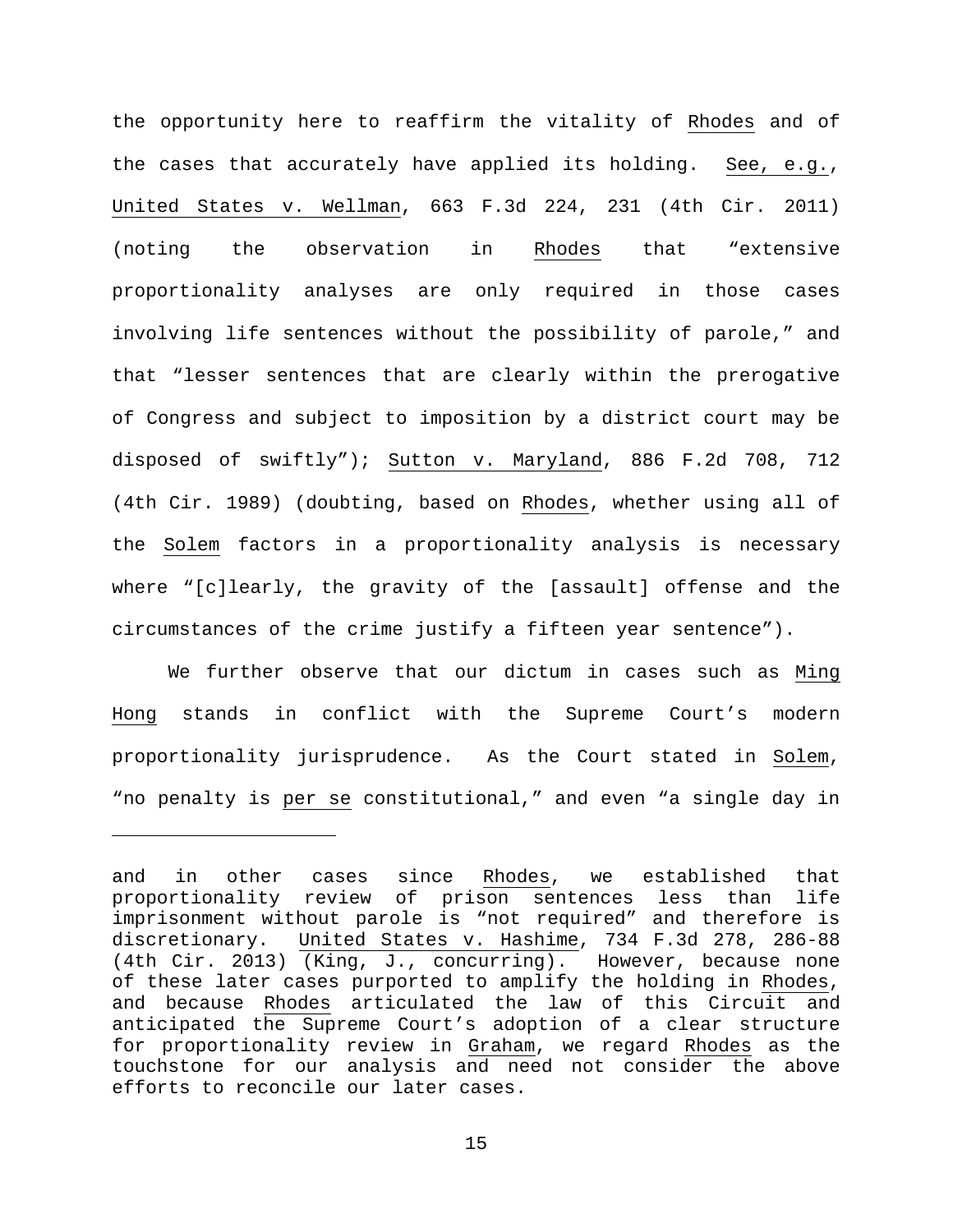prison may be unconstitutional in some circumstances." 463 U.S. at 290. In Graham, the Court clarified that when a defendant challenges the proportionality of a term-of-years sentence, courts "must begin by comparing the gravity of the offense and the severity of the sentence." 560 U.S. at 60. These decisions afford constitutional protection to every prison sentence, and compel us to review challenges to such sentences for proportionality under the Eighth Amendment.<sup>[3](#page-15-0)</sup>

We therefore turn to consider the merits of Cobler's asapplied proportionality challenge. The first step in our

<span id="page-15-0"></span> $3$  We disagree with our esteemed concurring colleague's view that revisiting our dictum in cases such as Ming Hong is "unnecessary" because "[a] finding that proportionality analysis is available is scarcely outcome determinative" given the<br>severity of Cobler's crimes. Post at 25. Indeed, Ming Hong and severity of Cobler's crimes. Post at 25. some of our other cases did not merely concern the applicability of a mode of "analysis," but wrongly suggested that any judicial<br>"review" of proportionality challenges "less than life proportionality challenges imprisonment without the possibility of parole" would be foreclosed. See Ming Hong, 242 F.3d at 532. Such a sweeping prohibition conflicts with our decision in Rhodes and "seems plainly incorrect in light of the Supreme Court's observation in Solem that 'no penalty is per se constitutional,'" as one of our sister circuits already has observed. United States v. Kidder, 869 F.2d 1328, 1333 n.5 (9th Cir. 1989) (quoting Solem, 463 U.S. at 290). Our recognition of this conflict is necessary because the Supreme Court's statement in Graham that proportionality review applies to "a sentence for a term of years," 560 U.S. at 60, does not independently supersede our dictum in Ming Hong limiting such review to life sentences, given that the Supreme Court construes the phrase "term of years" to include a life sentence. See, e.g., Graham, 560 U.S. at 70 (noting that Solem, which involved a sentence of life imprisonment without parole, was "the only previous case striking down a sentence for a term of years as grossly disproportionate").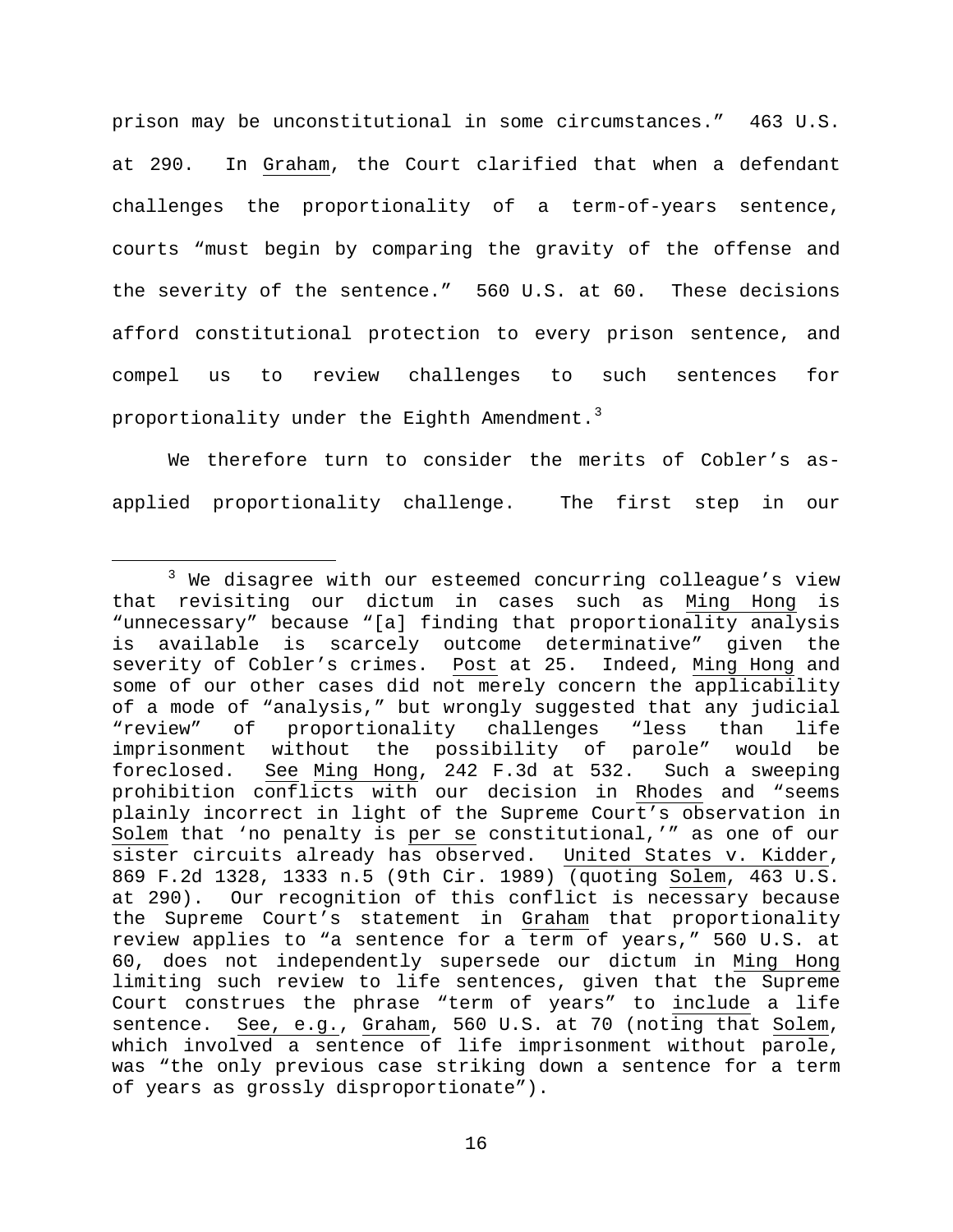analysis requires us to decide whether a threshold comparison of the gravity of Cobler's offenses and the severity of his sentence leads us to infer that his sentence is grossly disproportionate to his crimes. Id.

Given the shocking and vile conduct underlying these criminal convictions, we hold that Cobler has failed to substantiate the required threshold inference of gross disproportionality. Even assuming, without deciding, that Cobler's 120-year term of imprisonment is functionally equivalent to a sentence of life imprisonment without the possibility of parole,<sup>[4](#page-16-0)</sup> we conclude that Cobler's multiple child pornography crimes are at least as grave as the drug offense in Harmelin, which the Supreme Court deemed sufficiently egregious to justify a similar sentence. See 501 U.S. at 996.

<span id="page-16-0"></span><sup>&</sup>lt;sup>4</sup> The Supreme Court has not yet decided the question whether a lengthy term-of-years sentence is, for constitutional purposes, the same as a sentence of life imprisonment without the possibility of parole. See, e.g., Lockyer, 538 U.S. at 74 n.1 (noting the argument that it is "'unrealistic' to think that a sentence of 50 years to life for [a 37-year-old defendant] is not equivalent to life in prison without parole," but stating only that "[t]wo different sentences do not become materially indistinguishable based solely upon the age of the persons sentenced"); Bunch v. Smith, 685 F.3d 546, 552 (6th Cir. 2012) (recognizing the controversy amongst state and federal courts regarding whether Graham's categorical rule "only applies to juvenile nonhomicide offenders expressly sentenced to 'life without parole'" or also extends to juvenile offenders sentenced to "consecutive, fixed terms resulting in an aggregate sentence that exceeds the defendant's life expectancy").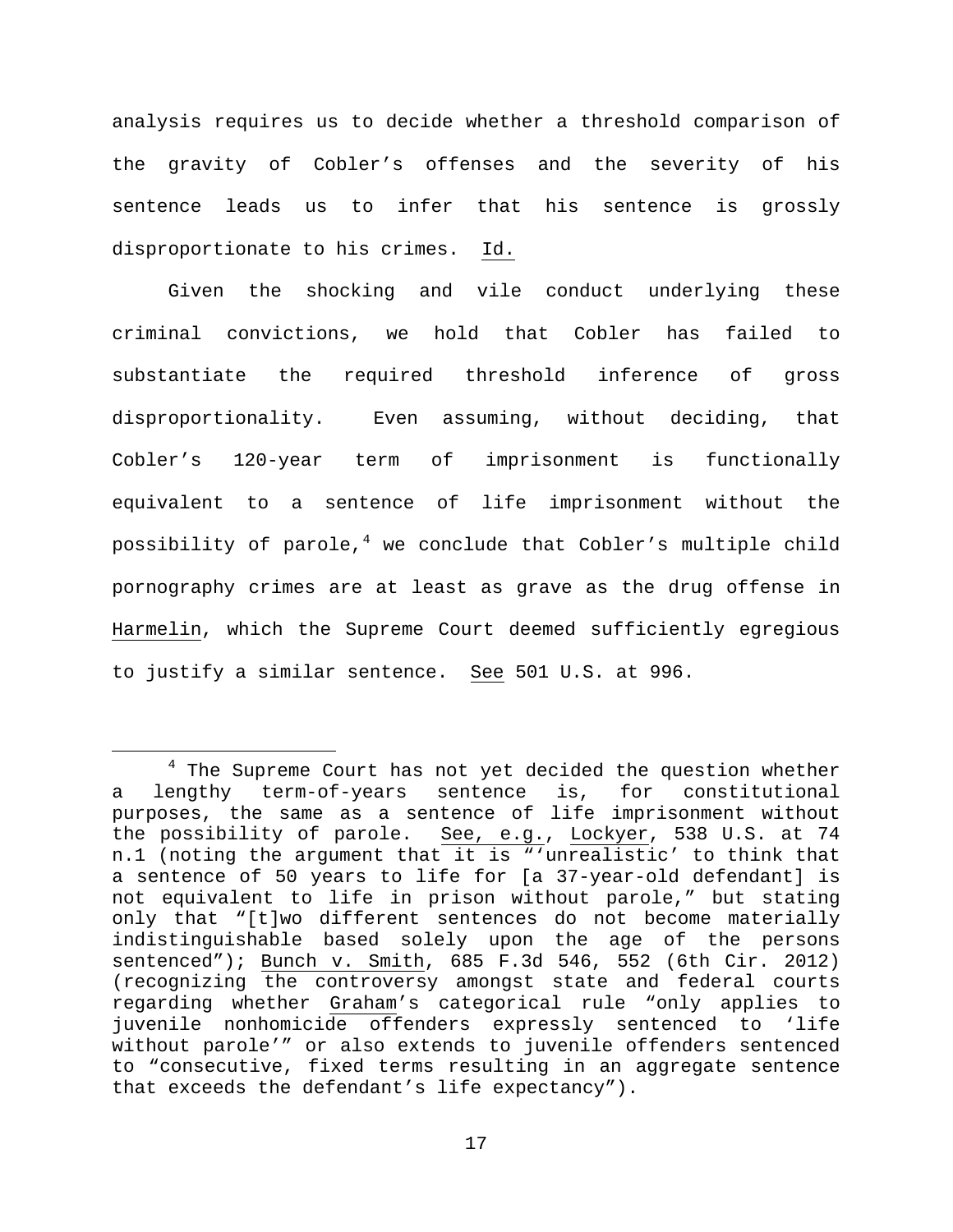As a general matter, the prohibition of child pornography derives from a legislative judgment that such materials are harmful to the physiological, emotional, and mental health of children, and that preventing the sexual exploitation of this uniquely vulnerable group "constitutes a government objective of surpassing importance." New York v. Ferber, 458 U.S. 747, 757- 58 (1982). We further observe that the usual severity of conduct of this nature is far exceeded by the particular circumstances of this case. Not only did Cobler possess large quantities of child pornography that he downloaded and shared on the Internet, fueling the public consumption of materials harmful to children, but he also created depictions of his own sexual exploitation, molestation, and abuse of a four-year-old child. To make matters worse, Cobler was aware that his sexual contact with the child could have caused the child to contract Cobler's serious communicable disease. Far from being "one of the most passive felonies a person could commit," Solem, 463 U.S. at 296, Cobler's heinous acts exploited, injured, and inflicted great harm on a most vulnerable victim.

Accordingly, we conclude that the relationship between the gravity of Cobler's offenses and the severity of his punishment fails to create the threshold inference of gross disproportionality that is required to maintain a successful asapplied challenge to a criminal sentence under the Eighth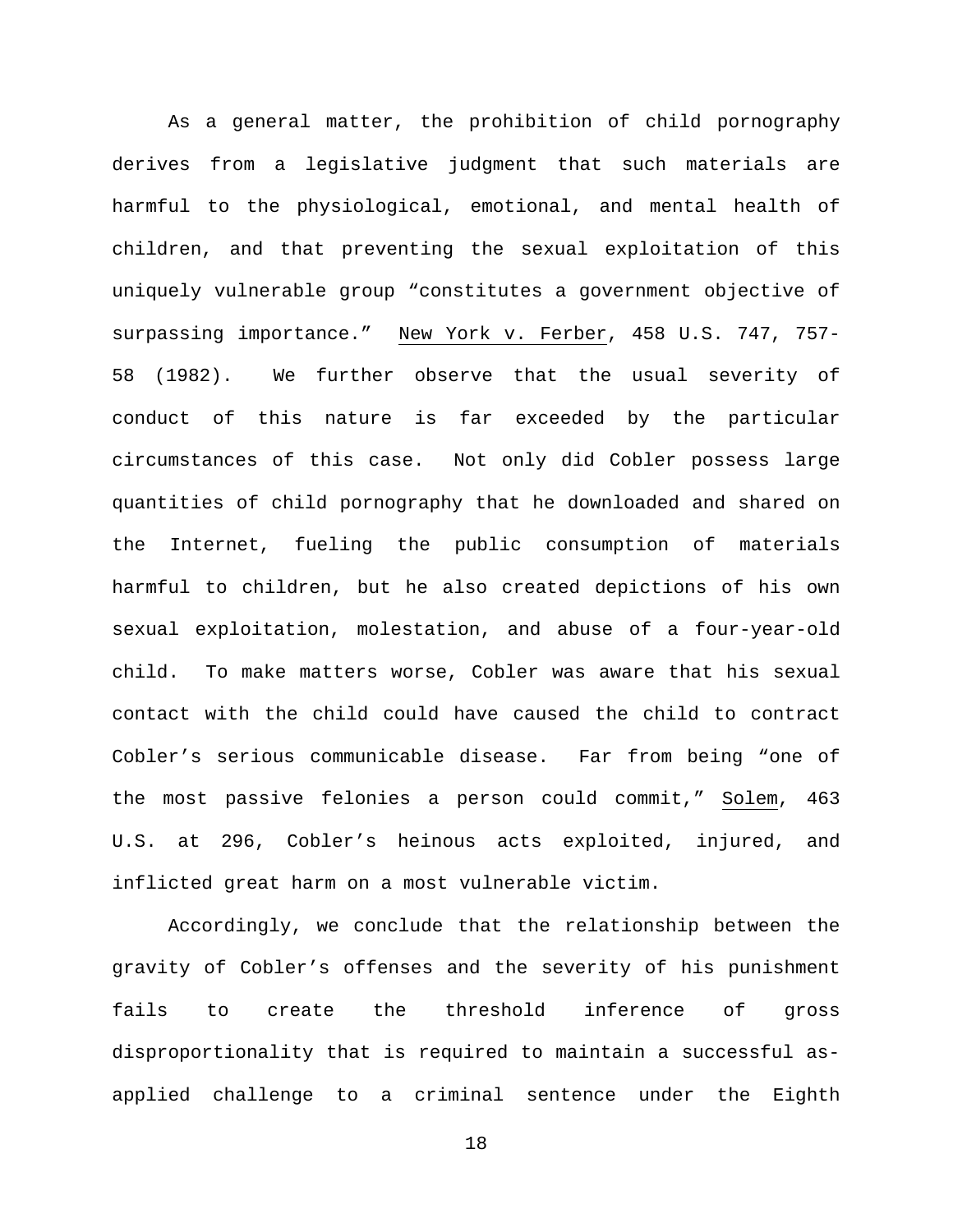Amendment. We also observe that other courts have reached similar results in child pornography cases in which sentences of life imprisonment were imposed. See, e.g., United States v. McGarity, 669 F.3d 1218, 1255-57 (11th Cir. 2012) (holding that life sentences for seven defendants involved in a child pornography ring were not grossly disproportionate under the Eighth Amendment); United States v. Paton, 535 F.3d 829, 837-38 (8th Cir. 2008) (upholding constitutionality of a defendant's life sentence for five counts of producing child pornography).

We conclude that Cobler's categorical challenge likewise lacks merit. The present case involves neither a sentence of death nor a sentence of life imprisonment without parole for a juvenile offender, the only two contexts in which the Supreme Court categorically has deemed sentences unconstitutionally disproportionate. Cf. Graham, 560 U.S. at 60-62. To the extent that this 28-year-old defendant argues that his developmental immaturity categorically requires that he be treated more leniently as a juvenile, we reject that argument at the outset given the complete lack of evidence in the record regarding any national consensus about how immature adults should be sentenced for child pornography crimes. See United States v. Reingold, 731 F.3d 204, 215 (2d Cir. 2013) (stating that even if the defendant was a "developmentally immature young adult" at the time of the crime, that assessment "hardly supports categorical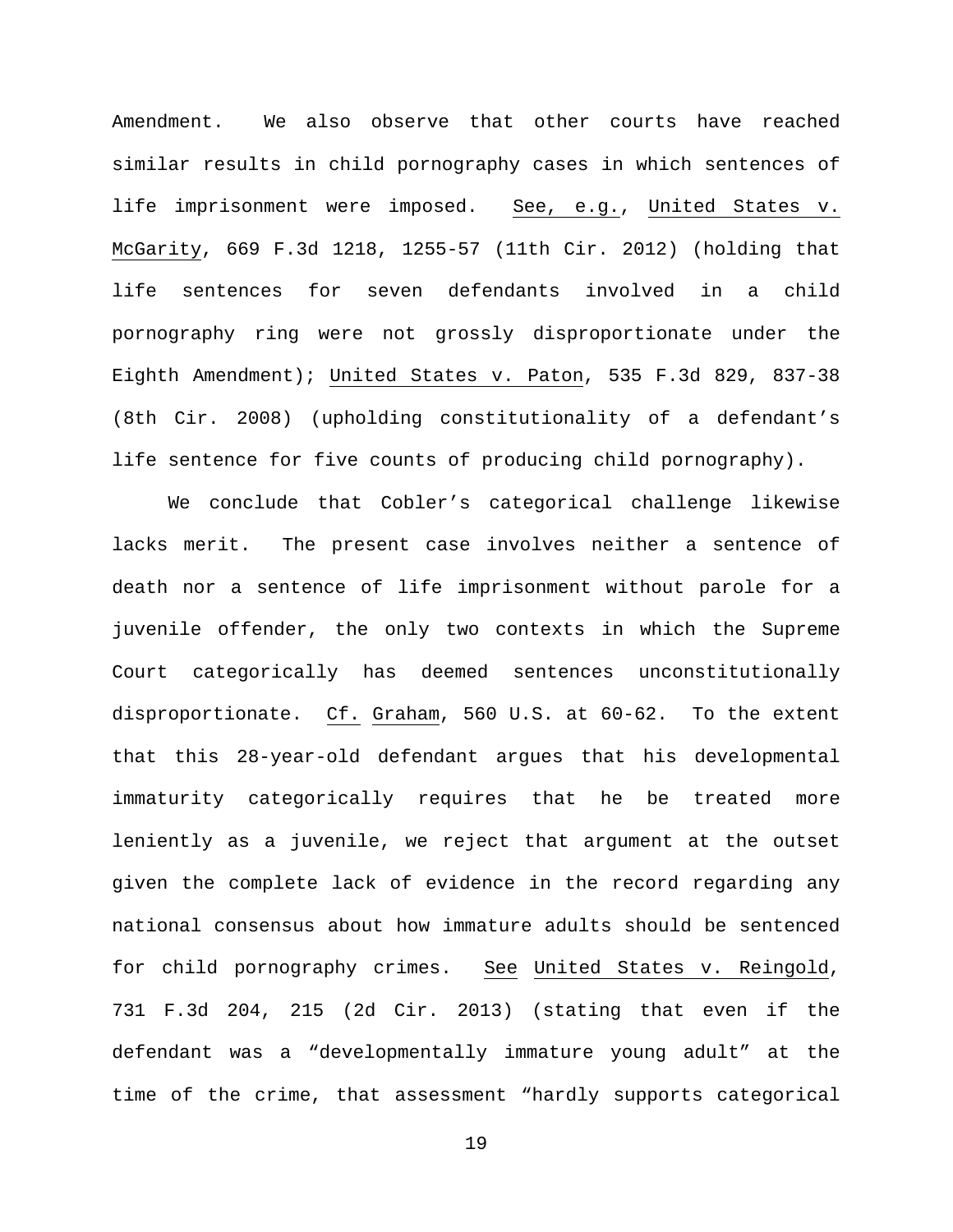rule analysis" in the absence of any consensus regarding the sentencing of immature adults). Moreover, we decline to substitute a subjective judgment about the relative immaturity of a particular defendant for the objective age of minority that the Supreme Court has used as the benchmark for its categorical analysis of young offenders. See Roper, 543 U.S. at 574 (stating that even though "[t]he qualities that distinguish juveniles from adults do not disappear when an individual turns 18," a line for death eligibility "must be drawn" at the age "where society draws the line for many purposes between childhood and adulthood"); see also Reingold, 731 F.3d at 215 (observing that "immaturity, unlike age, is a subjective criterion, ill suited to the pronouncement of categorical rules"). Because we find no merit in Cobler's as-applied and categorical proportionality challenges, we conclude that his sentence of 120 years' imprisonment does not constitute cruel and unusual punishment under the Eighth Amendment.

## III.

Cobler also challenges the reasonableness of his sentence, which we review for abuse of discretion. United States v. McManus, 734 F.3d 315, 317 (4th Cir. 2013) (citing Gall v. United States, 552 U.S. 38, 51 (2007)). We first assess whether the district court committed any significant procedural error,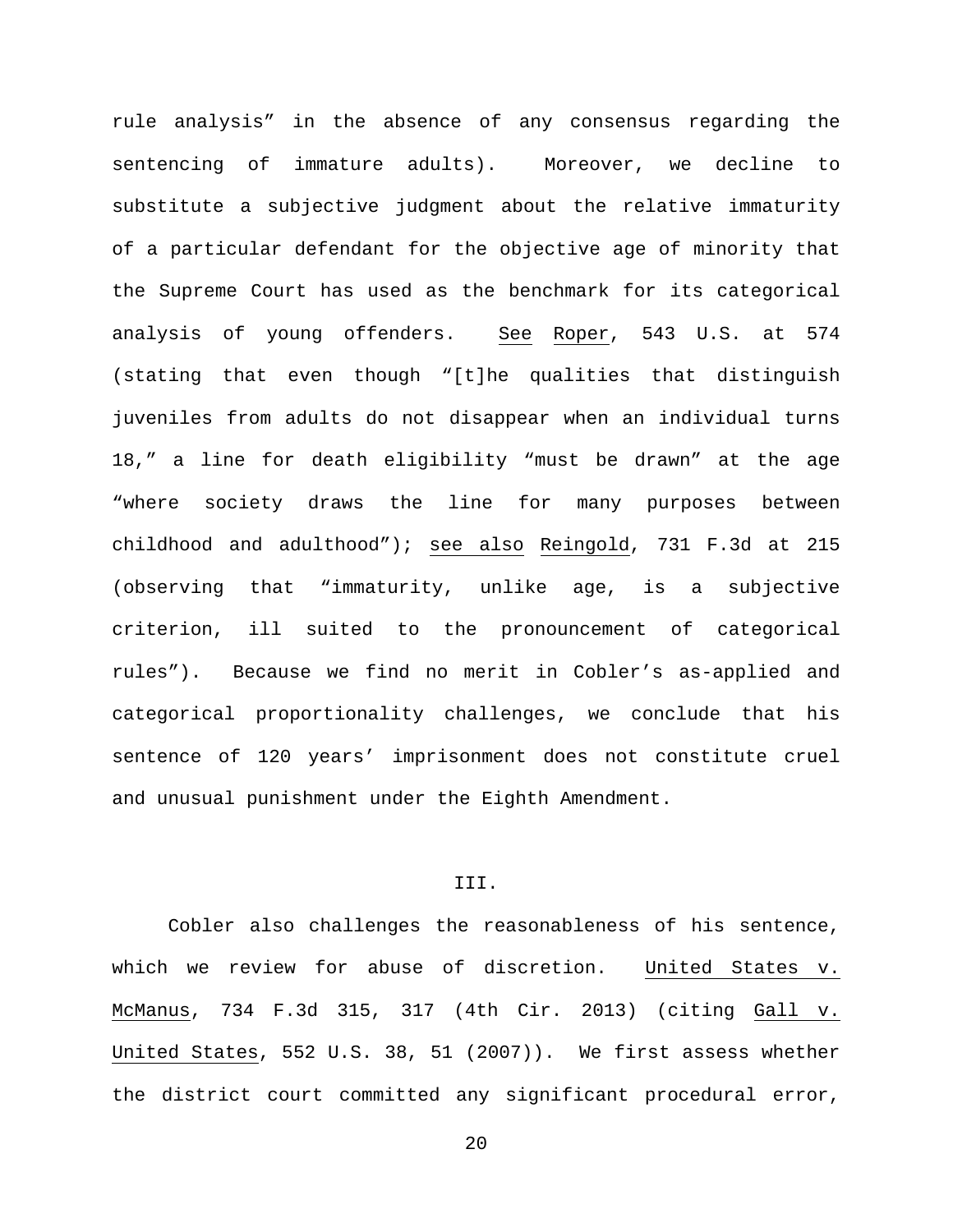such as "failing to calculate (or improperly calculating) the [g]uidelines range, treating the [g]uidelines as mandatory, failing to consider the [18 U.S.C.] § 3553(a) factors, selecting a sentence based on clearly erroneous facts, or failing to adequately explain the chosen sentence." Gall, 552 U.S. at 51. Next, we consider the substantive reasonableness of the sentence based on the totality of the circumstances. Id.

We do not detect any significant procedural error in this case. The district court properly determined the guidelines range, considered and discussed the Section 3553(a) factors, and articulated reasons for the sentence imposed. Cobler maintains, nevertheless, that the court erred by referring in its "statement of reasons" to the allegedly erroneous fact that Cobler recorded his "rape" of his four-year-old victim. However, based on our review of Cobler's admissions to police investigators, we reject Cobler's argument and agree with the government that the district court did not err in characterizing Cobler's sexual contact with the child as "rape."

Having determined that the sentencing court did not commit significant procedural error, we next evaluate whether Cobler's sentence is substantively reasonable. In considering the substantive reasonableness of a sentence, we review whether the district court abused its discretion in determining that the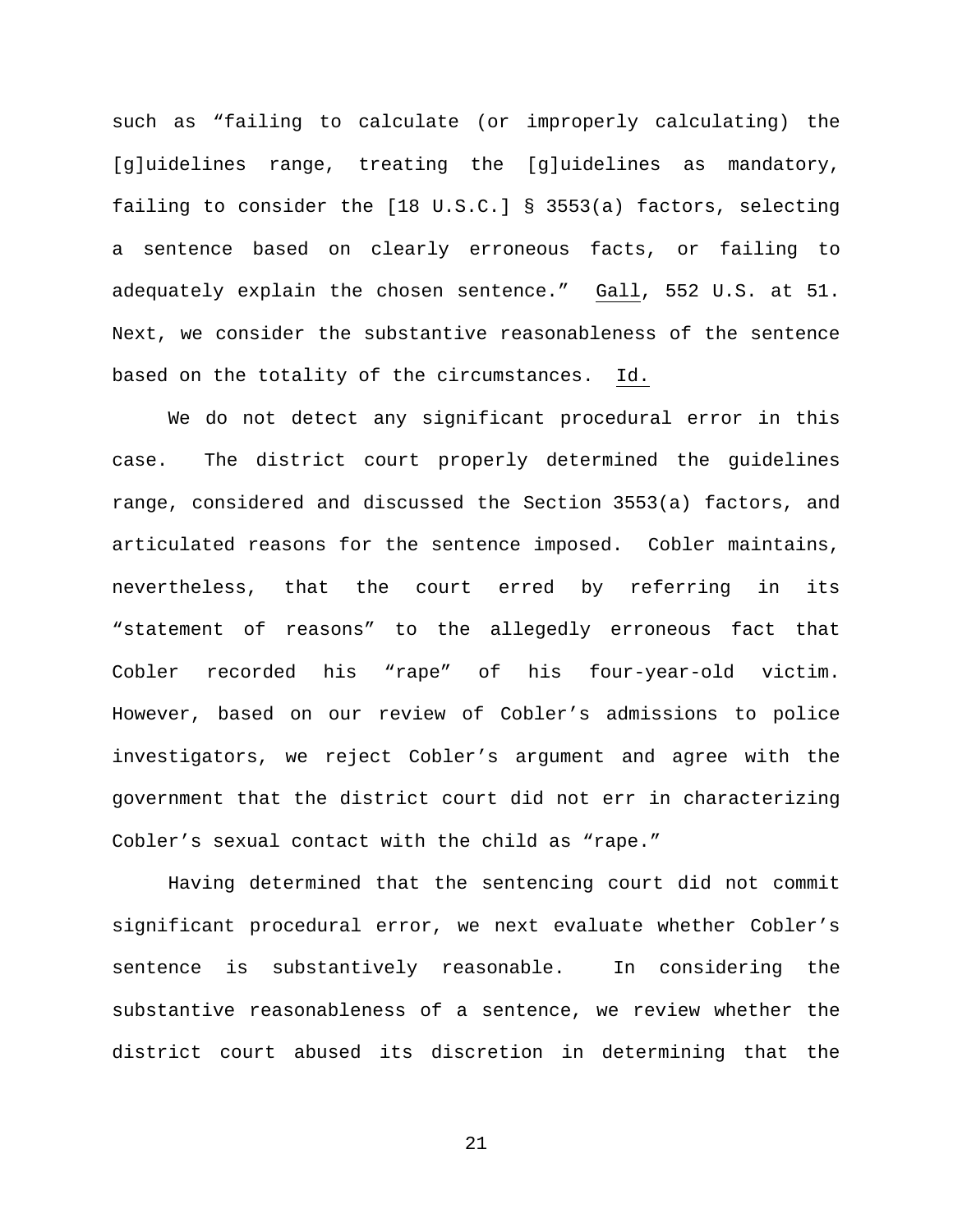factors contained in Section 3553(a) supported the sentence. See id. at 56.

A sentence that falls within a properly calculated guidelines range is presumptively reasonable. United States v. Allen, 491 F.3d 178, 193 (4th Cir. 2007). Cobler challenges the presumptive reasonableness of his within-guidelines sentence, arguing that the sentence was greater than necessary to address the sentencing factors set forth in Section 3553(a). In particular, Cobler contends that the district court abused its discretion by relying upon the factor of deterrence in setting the sentence, especially given Cobler's grave medical condition and diminished life expectancy, and by ultimately fashioning a sentence unique in its severity for the type of sex crimes at issue in this case. See 18 U.S.C. § 3553(a)(2) (referring to the need "to afford adequate deterrence to criminal conduct" and "to protect the public from further crimes of the defendant"); 18 U.S.C. § 3553(a)(6) (noting the "need to avoid unwarranted sentence disparities among defendants with similar records who have been found guilty of similar conduct").

After reviewing the record, we conclude that Cobler's arguments fail to defeat the presumption that his withinguidelines sentence is substantively reasonable. The district court explicitly considered the need for Cobler's sentence to deter others from engaging in what the court considered "the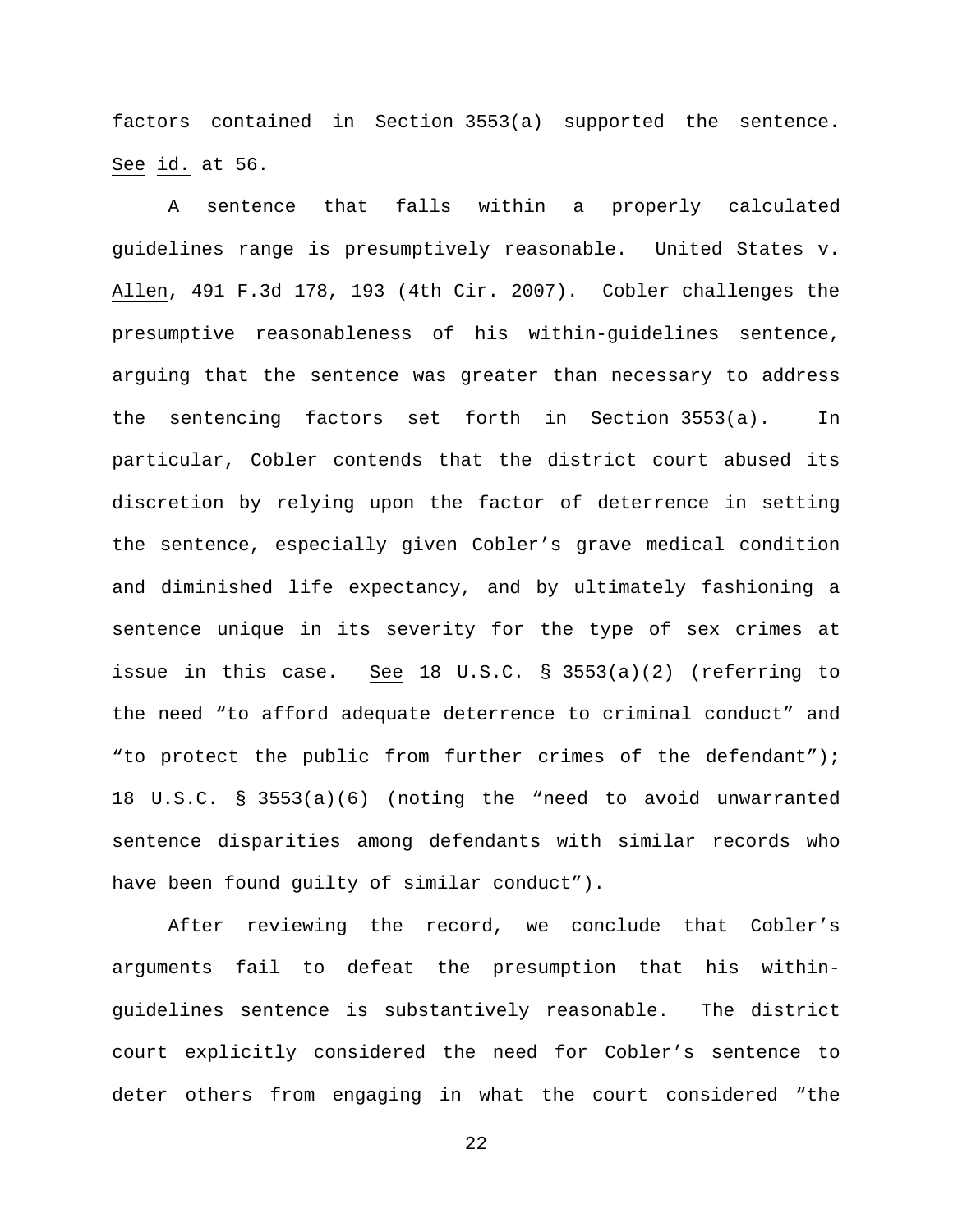most serious and egregious conduct." Cognizant that it was imposing a term of imprisonment that effectively would be a "life sentence," the court reasoned that it could not "imagine a situation where [the court] can allow the defendant back into the public" given that the case involved not only child pornography, but actual sexual abuse of a four-year-old victim that was aggravated by the defendant's knowledge that the victim could have become infected with a serious communicable disease.

We cannot conclude that the district court abused its discretion in reaching this decision. Furthermore, we observe that other courts have upheld similar sentences. See, e.g., United States v. Demeyer, 665 F.3d 1374, 1375 (8th Cir. 2012) (affirming the reasonableness of a 120-year, within-guidelines sentence composed of consecutive 30-year prison terms for sexual exploitation of a minor, and noting that the district court did not abuse its "discretion to impose concurrent or consecutive sentences for the multiple counts of conviction in order to ensure that [the defendant] would in fact serve a life sentence"); United States v. Noel, 581 F.3d 490, 500-01 (7th Cir. 2009) (affirming an 80-year, below-guidelines prison sentence for production and possession of child pornography as reasonable); United States v. Sarras, 575 F.3d 1191, 1219-21 (11th Cir. 2009) (affirming a within-guidelines sentence of 100 years' imprisonment as substantively reasonable given that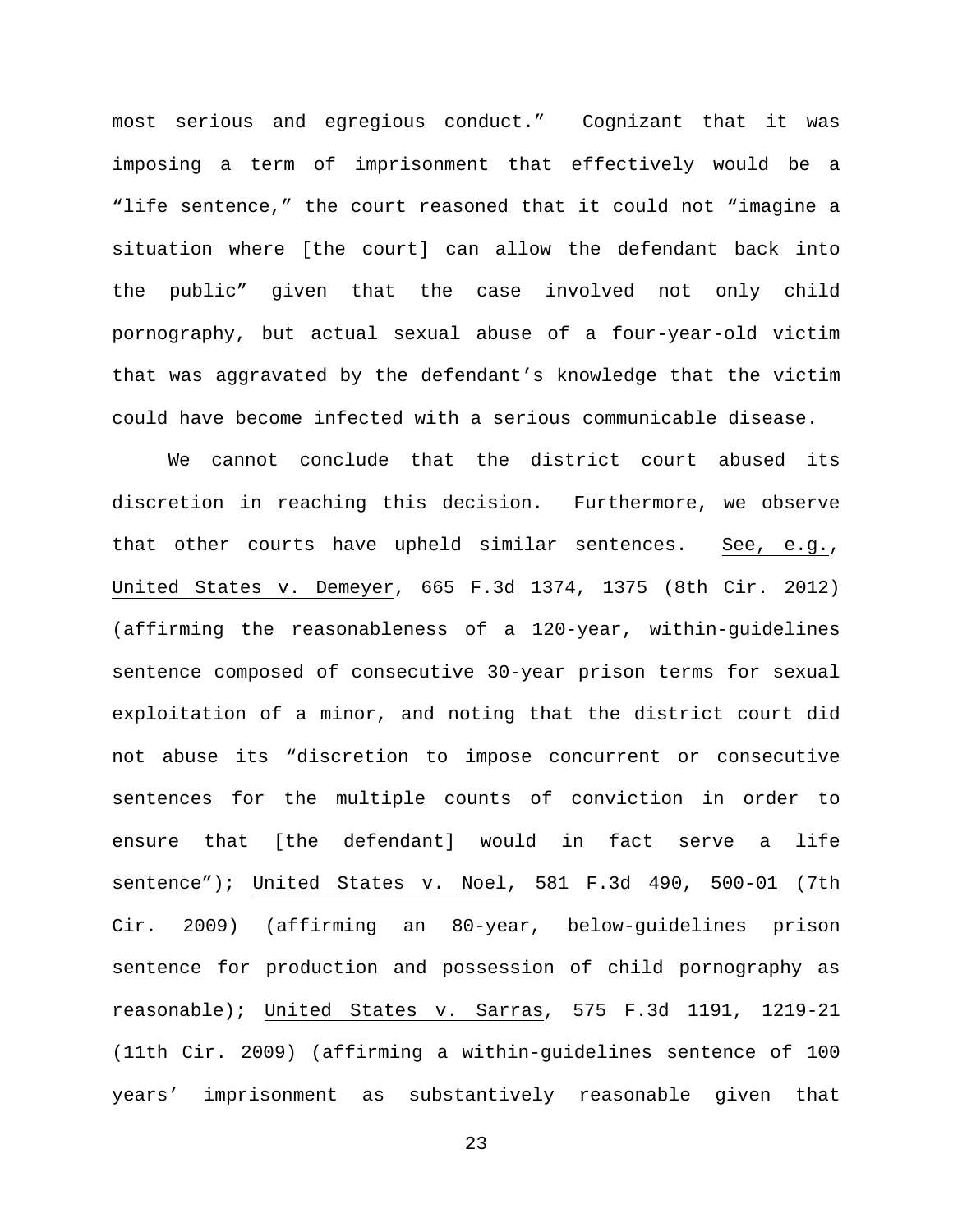"[c]hild sex crimes are among the most egregious and despicable of societal and criminal offenses"); United States v. Betcher, 534 F.3d 820, 827-28 (8th Cir. 2008) (upholding the reasonableness of a 750-year prison sentence for production, receipt, and possession of child pornography); United States v. Johnson, 451 F.3d 1239, 1244 (11th Cir. 2006) (upholding the reasonableness of a 140-year, within-guidelines prison sentence for production and distribution of child pornography).

Accordingly, we conclude that the district court imposed a sentence that reflects the nature and the circumstances of the offense, as well as the other considerations of Section 3553(a). We therefore hold that the sentence is substantively reasonable.

# IV.

For these reasons, we affirm the district court's judgment.

#### AFFIRMED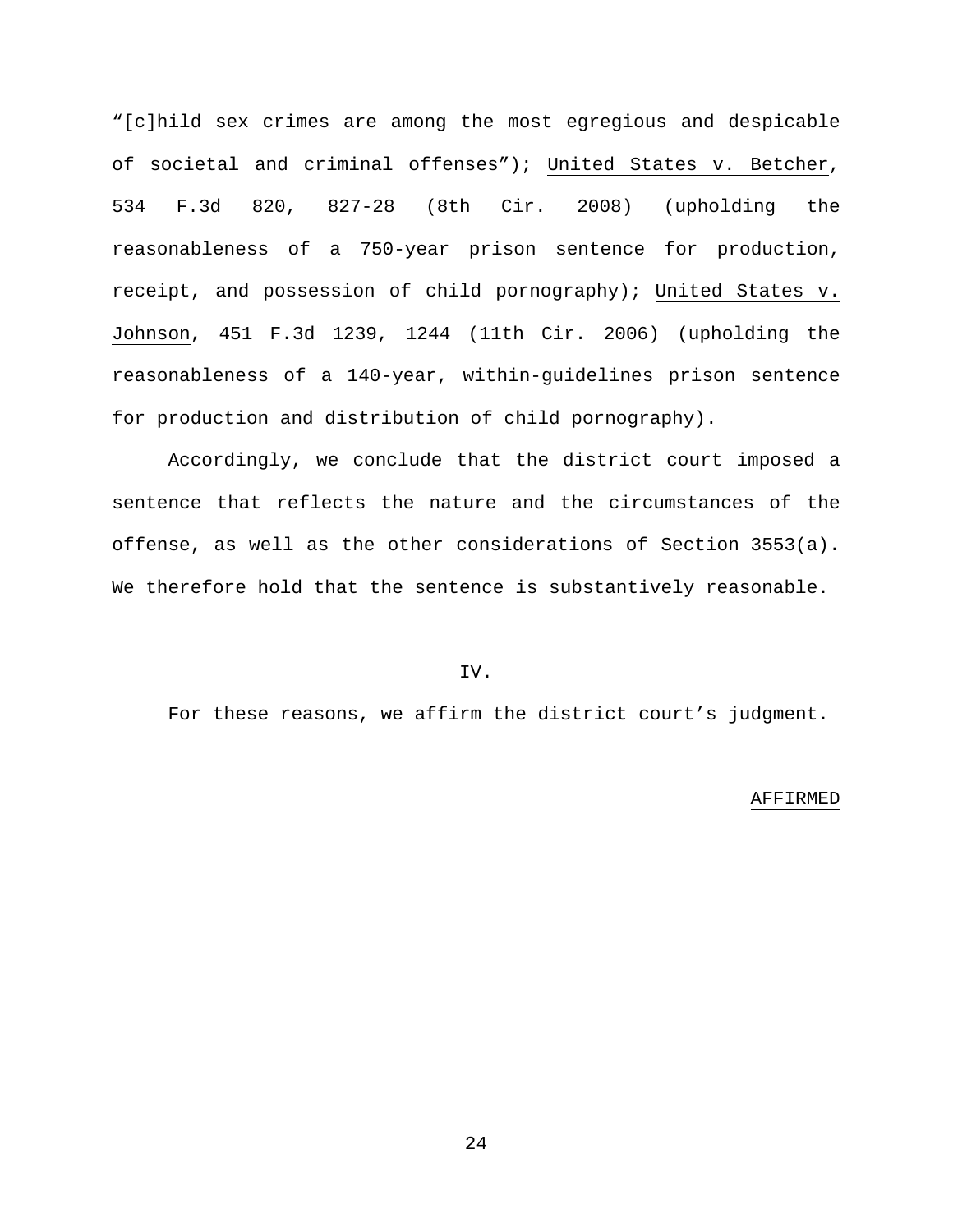DUNCAN, Circuit Judge, concurring in the judgment:

With great respect for the majority's thoughtful opinion, I am of the view that this appeal can (and therefore should) be decided more simply and without finding an irreconcilable conflict between two of our prior opinions. I therefore concur in the judgment.

First, as the majority correctly acknowledges, its analysis is ultimately unnecessary. A finding that proportionality analysis is available is scarcely outcome determinative here, because Cobler's conduct was sufficiently grave to have justified even a life sentence without the possibility of parole. See supra p. 17.

Further, I remain unpersuaded that United States v. Rhodes, 779 F.2d 1019 (4th Cir. 1985), is so inconsistent with United States v. Ming Hong, 242 F.3d 528 (4th Cir. 2001), as to meet the high standard of "irreconcilable conflict" required by McMellon v. United States, 387 F.3d 329, 334 (4th Cir. 2004). Rhodes merely held that Solem v. Helm, 463 U.S. 277 (1983), "requires an extensive proportionality analysis only in those cases involving life sentences without parole." 779 F.2d at 1028. Strictly speaking, our holding in Ming Hong that "proportionality review is not available" for a term-of-years sentence, 242 F.3d at 532, is not inconsistent with our holding